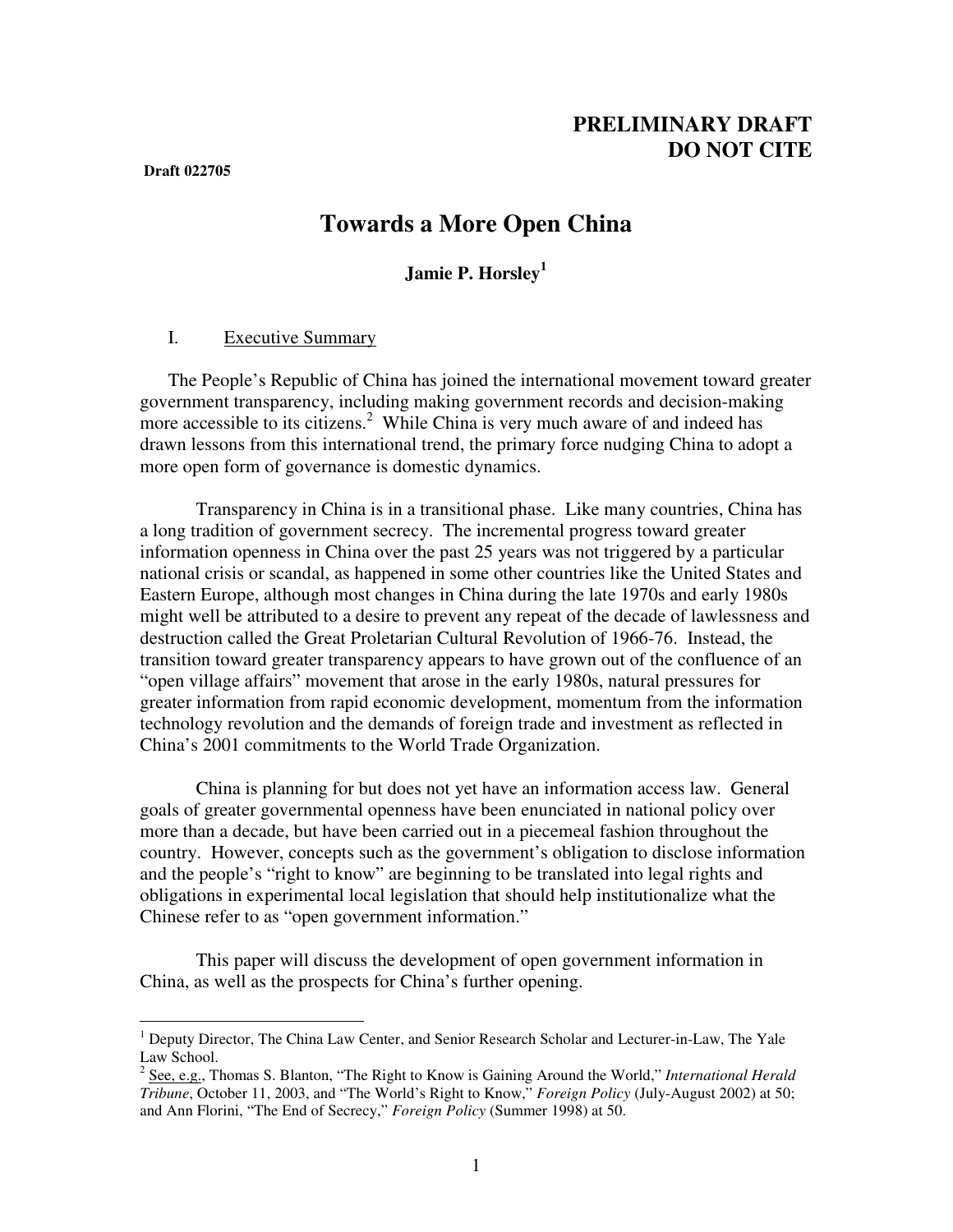#### II. Introduction to the Chinese Context

China hosts the world's largest population, with approximately 1.3 billion people living in an area slightly smaller that the United States. The People's Republic of China was founded on October 1, 1949, as a "dictatorship of the people" led by the Communist Party of China (the Party), which retains a monopoly on political power today.

Following disastrous Party programs of collectivization and communization, and a chaotic decade of "Cultural Revolution" that left China's economy and society in shambles, China adopted the "open-door" policy in 1978 to increase foreign trade and selectively welcome foreign investment in the formerly closed country. Since that time, market reforms have gradually replaced central planning, reducing the number and economic contribution of state-owned enterprises, increasingly supporting private enterprise and lifting price controls on all but a handful of commodities. Today, some 60% of industrial output is produced by non-state enterprises, under what is termed a "socialist market economy." In 2002, the Party set a goal of turning China into a middleincome country with a "well off" population by 2020. Economic development remains the Party's top priority.

These reforms, which have made China one of the fastest growing economies in the world, with a 9.1% rate of economic growth in 2003, have been accompanied by enormous social change. The "iron rice bowl" of guaranteed employment and related social benefits for urban residents has been replaced with a market economy in which they must find or make their own jobs. Farmers are increasingly leaving the land to seek opportunities in the cities. Personal freedoms have expanded with the widespread loosening of social controls. Change has been supported by establishment of a rather sophisticated body of law adapted in many cases from successful models of other countries, although enforcement of these new laws remains problematic. Concepts of private property rights have gradually taken hold and were recognized in an amendment to China's Constitution in March 2004. An accompanying amendment for the first time enshrined the notion of respecting and protecting human rights in China.

While economic growth has lifted hundreds of millions of Chinese out of poverty over the past few decades, this has occurred primarily in the industrial eastern part of the country. The government admits there are at least 85 million rural residents who live on less than US\$75 per year and cannot afford quality food, education and health care. Pressing problems such as sharp rural-urban and regional disparities, environmental degradation and rampant corruption, which estimates value at some  $3-5\%$  of GDP,<sup>3</sup> are giving rise to increasing social unrest. Concern over instability prompted the current leadership to focus on better balanced and sustainable development rather than growth for its own sake, as well as on new mechanisms to help better manage change.

<sup>3</sup> "China's Corruption Crackdown," *FriedlNet*, March 16, 2003, at http://www.friedlnet.com/news/03031602.html.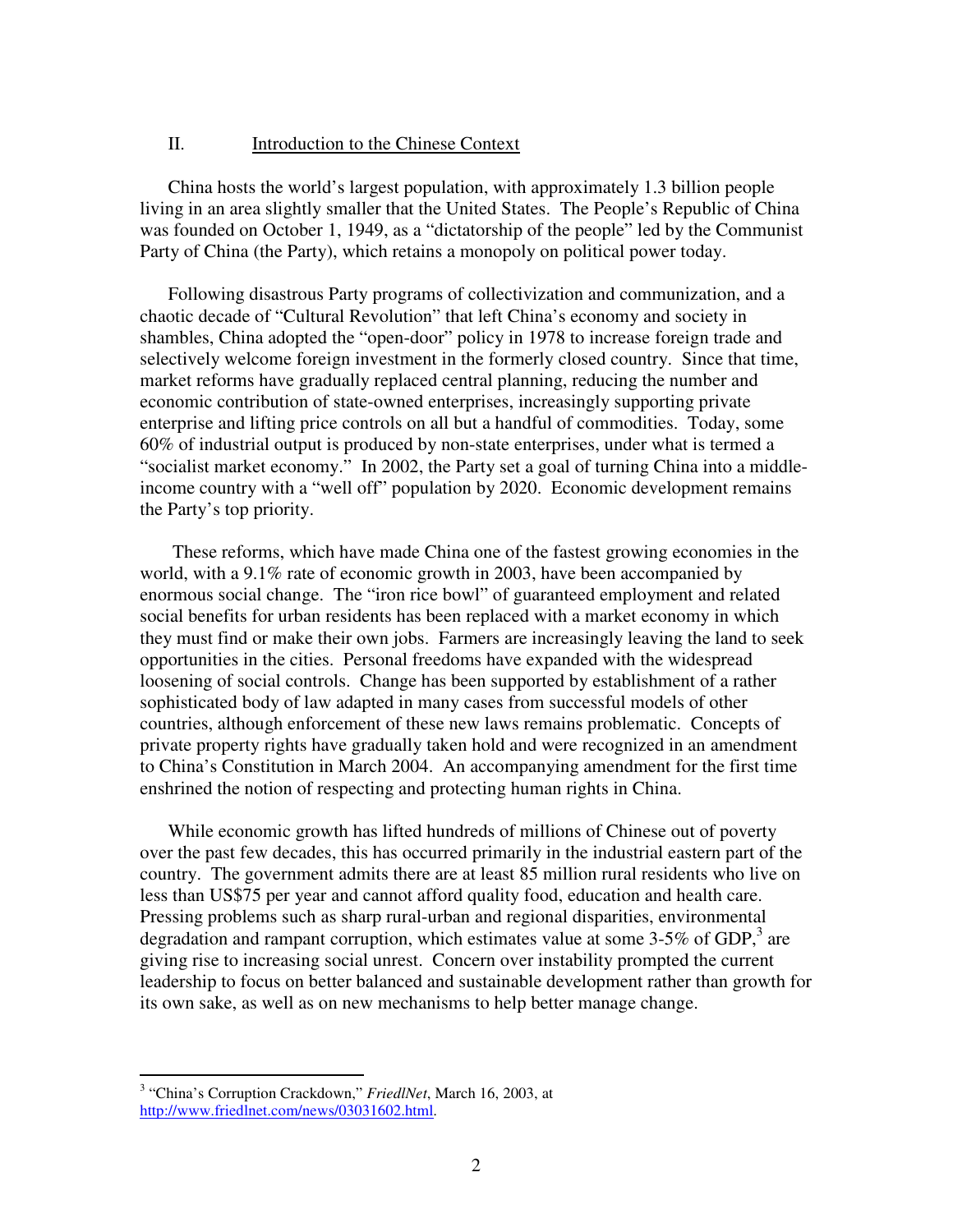Amidst all this change, political reform has been modest. The Party, comprised of some 6.5 million members, or about 5% of the population, seeks to maintain tight control over policy formulation and implementation, and Party functionaries often concurrently hold government positions, creating what is commonly referred to as the Chinese "Partystate."

Under China's Constitution, all power belongs to the people, and state power is exercised by the people through the National People's Congress (NPC) and local people's congresses at the provincial, county and township levels. The State Council, China's Cabinet appointed by the NPC, is the highest executive body, overseeing China's central ministries and the work of local governments. The people's courts, also answerable to the NPC, are part of the administrative structure. The standing committees of the congresses, not the courts at the same level, interpret the national or local laws, for example. The Constitution further specifies that the Communist Party of China is the sole political party in power. Other political parties and non-governmental or civic groups and associations are tightly regulated and subject to official approval and registration.

The current constitutional structure provides for a four-tiered system of direct elections for deputies to people's congresses at the township and county level, and indirect elections for the provincial and national people's congresses. The congresses at each level, rather than the populace at large, elect the government and judicial officials at the same level. Slates of candidates at all stages and all levels are largely controlled by the Party. The system as designed, lacking truly open, competitive and direct elections, fosters vertical patron-client relations between the Party leaders at higher levels who recommend the candidates for lower level Party, congressional, government and judicial positions, and horizontal accountability between local government and judicial officials on the one hand and the congress and Party organization at the same level that actually elected them on the other. Consequently, congressional deputies and government officials have felt little sense of accountability to the people they ostensibly represent, and the Chinese people have traditionally known little about their representatives and the matters they are handling, even though China's Constitution calls on the people to "supervise" government work.

Change is occurring, however. Since the early 1980s, the Party has endorsed direct, competitive and non-partisan elections at the most local level of governance, in China's 700,000 villages where some 900 million rural citizens live. While the Party recognizes that electing one's leaders at a very local level can foster greater trust and stability, it is hesitant to introduce that practice at higher, more formal political levels, where candidates are less well-known, issues become more complex and voters are more likely to organize around different issues, building pressure to permit competing political parties to represent their interests. Stimulated by successful experience with the village election model, however, the Party is permitting experiments with more competitive (but non-partisan) congressional and direct governmental elections at the township and county levels, as well as promoting directly-elected urban community councils. Elections within the Party itself are becoming more open and competitive. Party policy purports to support the strengthening of what it refers to as "socialist democracy," to better allow the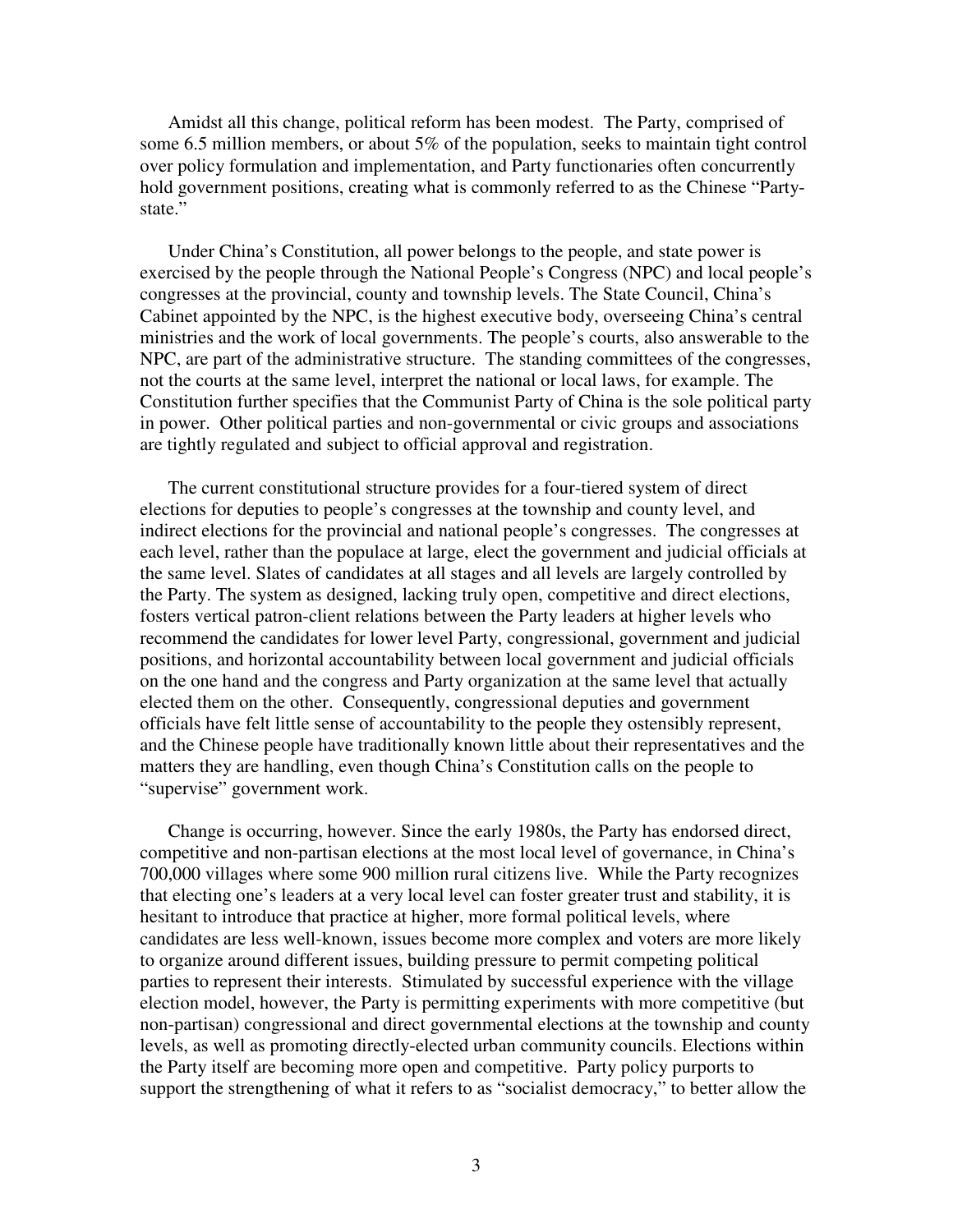people to make their will known and to supervise government, all under the leadership of the Party, however.

What explains these changes? To over-simplify, the Party leadership seems to recognize that, in order to maintain the Party's legitimacy, curb corruption and address the complex issues of governance amidst rapid development, the traditional model of governance must be adjusted. China's leaders acknowledge that a modernizing China requires a government that is efficient, law-abiding and relatively open, one that facilitates, rather than controls, social and economic development and one that enjoys the trust of the Chinese people. To this end, the current leadership seeks to foster what the Party calls "political civilization," which encompasses development of the "rule of law" and of certain more democratic mechanisms to implement the constitutional right and duty of Chinese citizens to serve as "masters of their country" and "supervise" government. Such mechanisms include, importantly, greater access to government information.

## III. Development of Government Transparency in China

# **From the Countryside to the City**

The current emphasis within the Party and government on greater openness of information and of government affairs generally traces its origins to the collectivization and commune ideology of the Party, with its legacy of farmer participation at the commune (now the village) level and expectations of transparency, especially in local finances.<sup>4</sup> This tradition helped shape the more recent development of directly elected and self-governing villager committees and the related "open village affairs" program.<sup>5</sup>

Villagers spontaneously organized the first largely autonomous villager committees in 1980 to manage communal properties and agricultural production.<sup>6</sup> The dismantling of the rural communes following the Cultural Revolution (1966-76) left a vacuum in political, production and community organization in China's vast and impoverished countryside below the township level, as well as a legacy of mistrust between farmers and Party cadres. Party leaders supported the advent of directly elected villager committees, hoping the system would promote stability and economic prosperity by allowing villagers to choose leaders they trusted, by making those leaders directly

<sup>4</sup> ZHOU HANHUA, ed., *WO GUO ZHENGWU GONGKAI DE SHIJIAN YU TANSUO* [MY COUNTRY'S EXPERIENCE WITH AND CONSIDERATION OF OPEN GOVERNMENT AFFAIRS], China Law Publishers, 2003, at 89 [hereafter **ZHOU HANHUA 2003**] at 95-97

<sup>5</sup>Zhou Hanhua, "Open Government In China: Practice And Problems," in this volume; Jamie P. Horsley, "The Democratization of Chinese Governance Through Public Participation and Open Government Information, POLITICAL CIVILZATION AND MODERNIZATION IN CHINA, VOL. 3: THE POLITICAL CONTEXT OF CHINA'S TRANSFORMATION (Renmin University, Beijing, 2004) at 569. <sup>6</sup>In the Guangxi Zhuang Autonomous Region, Sichuan and Hebei provinces. See, Jamie P. Horsley, "A Legal Perspective on the Development of Electoral Democracy in China: The Case of Village Elections," and sources cited therein, in C. STEPHEN HSU, ED., UNDERSTANDING CHINA'S LEGAL SYSTEM (New York University Press, 2003), at 295 et. seq.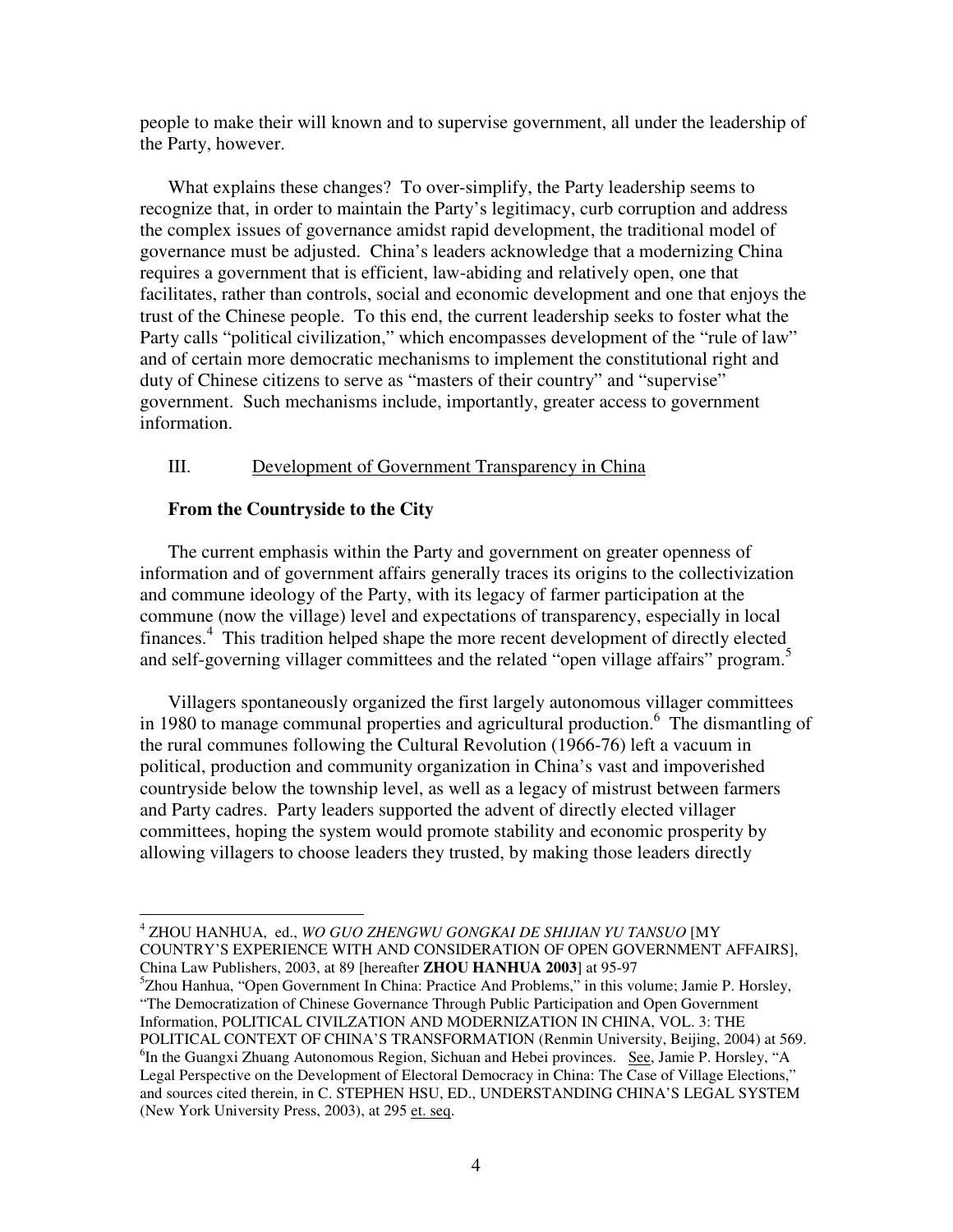accountable to their constituents and by implementing a system of open village affairs, which emphasized financial disclosure on the part of the elected village leaders.

Despite unevenness of implementation, the village open affairs and self-governance program was highly popular among the people and higher-level officials where it was implemented well. By the late 1990s, the "open village affairs" program was evolving into a broader "open government affairs" movement that was promoted in top-level Party and government policy documents.<sup>7</sup>

The adoption by the NPC in November 1998 of the permanent Organic Law on Villagers Committees (the VC Law)<sup>8</sup> marked a significant advance in the institutionalization of more open governance at the village level. The VC Law requires directly elected villagers committees (VCs) to implement the "four democracies" of direct democratic election of VC members; democratic decision-making through the villager assemblies comprised of all eligible voters; democratic management by the VCs; and democratic supervision by the villagers under new systems of "openness in village affairs." VCs must publish financial information, in particular, at least once every six months and guarantee the truthfulness of the information disclosed, as well as respond to inquiries from the villagers. Villagers refer to this disclosure system as the "Sunshine Project."<sup>9</sup>

In a March 1999 speech on villager self-rule, a vice premier described a growing rural concept of a "right to information" tied to economic development: "Following the deepening of rural reform and development of the market economy, farmers' thinking, concepts and value orientation have undergone profound changes. Their sense of democracy and their sense of participating in the management of economic and social affairs have constantly increased. And more and more they want to have the right to information, dialogue and decision-making. They long for direct participation in making decisions on major affairs in the village and the management of village affairs." <sup>10</sup>

Meanwhile, in the cities urbanites were increasingly leaving the "iron rice bowl" of guaranteed employment by the government or state-owned enterprises and institutions,

<sup>&</sup>lt;sup>7</sup>The Communiqué of the Fifth Plenum of the  $15<sup>th</sup>$  Party Congress in October 2000 encouraged openness in "government affairs" and "factory affairs," as well as "village affairs," thus officially expanding the scope of the "openness" program beyond the village. Communiqué of the Fifth Plenum of the Fifteenth Central Committee of the CCP, October 11, 2000, in Chinese at:

http://www.people.com.cn/GB/channel1/10/20001012/268296.html; in English at: http://english.peopledaily.com.cn/200010/11/eng20001011\_52364.html.

<sup>8</sup>Article 2, <<*Zhonghua renmin gongheguo cunmin weiyuanhui zuzhi fa>>* [Organic Law on Villager Committees of the People's Republic of China], adopted and effective November 4, 1998; Chinese text available online at: http://law.chinalawinfo.com/newlaw2002/SLC/SLC.asp?Db=chl&Gid=21056, and an informal English translation at: http://www.lawinfochina.com/dispecontent.asp?ID=988&DB=1.  $\rm{PZHOU}$  HANHUA 2003, supra note 4, at 83.

<sup>10</sup> Jiang Chunyung, "*Ba cunmin zizhi zhejian rang jiuyi nongmin dangjia zuozhu de dashi banhao"*, http://www.univillage.org/czht10.htm ; in English, "Do Well Matter of Primary Importance Which Allows 900 Million Peasants to Become Masters of Their Own Affairs," *Beijing Renmin ribao* [People's Daily], March 3, 1999, translated in FBIS Article ID: FTS19990318000285, Document Number: FBIS-CHI-1999- 0318.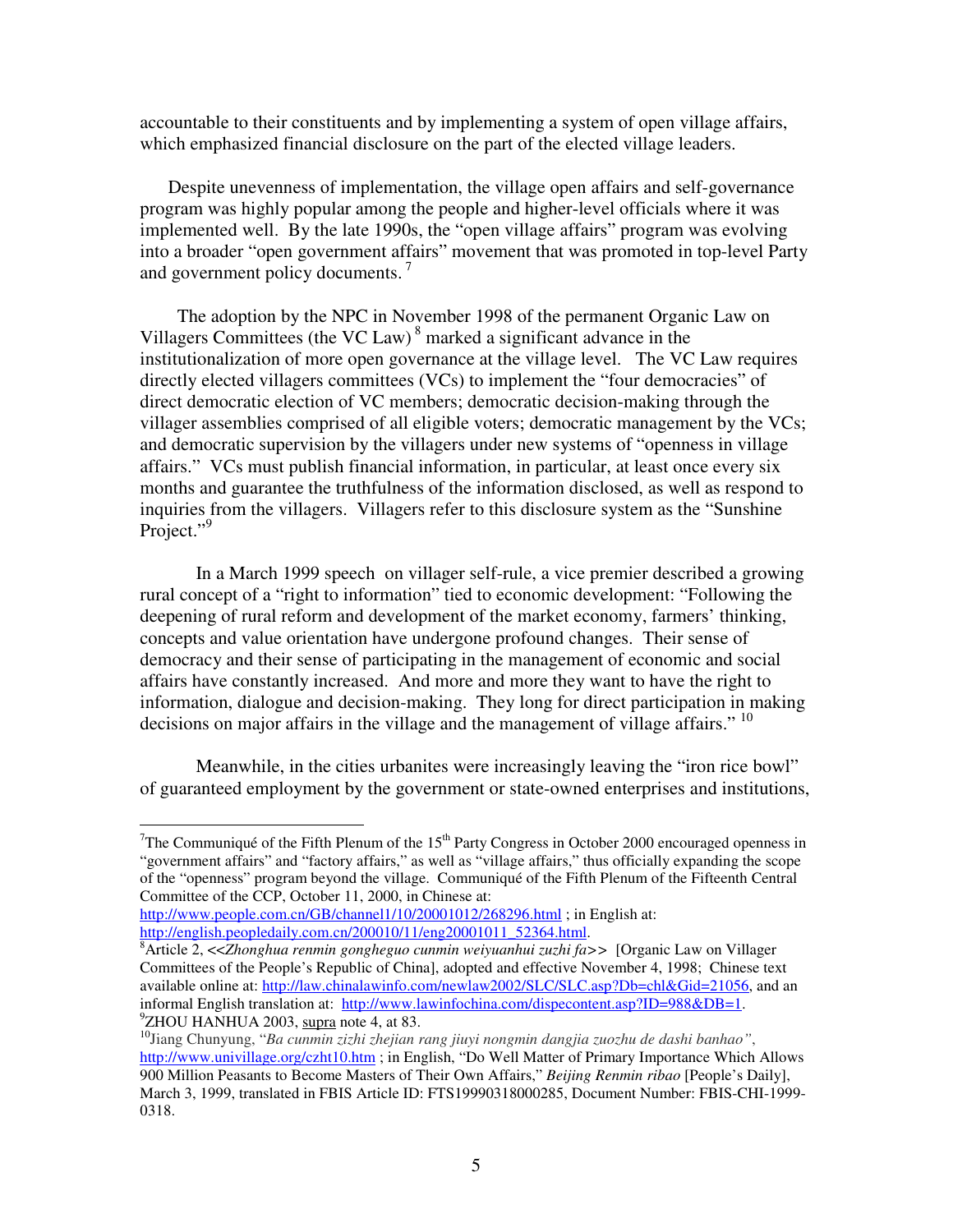which had included employer-provided housing, schooling, medical treatment and retirement benefits, to pursue entrepreneurship or work for the emerging private sector. As their numbers swelled, and as concepts of property rights developed with the advent of private housing and business ownership, the demand for greater information relating to business and the economy as well as social services grew. Residents and businesses, for example, needed information on urban development plans in order to make decisions about where to invest in a new home or office building.<sup>11</sup> The development of China's stock markets prompted establishment of new information disclosure standards systems to promote greater corporate transparency.<sup>12</sup>

In the year 2000, a detailed joint Party and State Council notice<sup>13</sup> officially extended the open affairs program from the village to the township, which is the most basic level of formal government in China. The notice emphasized publicizing all financial affairs and making it "convenient" for the people to supervise the work of township governments by providing more information and involving the people more in decision-making. Townships were instructed to set up public bulletin boards, much as was the practice in villages, and adopt other means to regularly communicate with the public. The notice further instructed the higher-level county governments to prepare for instituting open government affairs programs. By 2003, the even higher-level municipal governments were directed to implement systems of open government affairs.<sup>14</sup>

## **Technological Impetus**

While the substantive notions of government transparency were beginning to spread throughout Chinese government, Chinese universities and agencies were constructing a technical platform that would support and further promote this information transformation. In the early 1980s, the Chinese government took the first steps to use new

<sup>11</sup> "*Zhengfu xinxi bu gongkai shimin ke qisu*" [If Government Information is Not Open, City Residents May Sue the Government], March 4, 2003, quoting Li Li, Director of the Guangzhou Municipal Government Office of Legislative Affairs, at:

http://www.southcn.com/news/gdnews/gdtodayimportant/200303040378.htm; "China Strives to Promote Transparent Government," Xinhua News Agency, November 30, 2004, at:

http://english.people.com.cn/200411/30/eng20041130\_165654.html.

<sup>&</sup>lt;sup>12</sup>China Securities Regulatory Commission, "Information Disclosure and Corporate Governance in China," 2000, at: http://www.china.org.cn/english/government/114996.htm.

<sup>&</sup>lt;sup>13</sup> December 6, 2000 Circular *Zhongfaban* [2000] No. 25, Issued by the General Office under the CCP Central Committee and State Council General Office on "Implementing in an All-Around Manner the System of Opening Government Affairs to the Public by Organs of State Power in Towns and Townships throughout the Nation," BEIJING XINHUA DOMESTIC SERVICE in Chinese, translated in FBIS Article ID: CPP2001010500097, December 25, 2000; Chinese text of <<*Zhonggong zhongyang bangongting, Guowuyuan bangongting guanyu zai quanguo xiangzhen zhengfu jiguan quanmian tuixing zhengwu* g*ongkai zhidu de tongzhi*>> at: <u>http://www.cass.net.cn/chinese/s04\_nfs/rdi2/regulation/regulation1.htm</u>.<br><sup>14</sup>"Wu Guanzheng Stresses at the National Teleconference on Openness in Government Affairs the Need to

Advance Openness of Government Affairs in Depth and Earnestly Safeguard the Fundamental Interests of the Broadest Masses of the People," Xinhua Domestic Service, September 25, 2003, translated into English by World News Connection, FBIS Document Number FBIS-CHI-2003-0925, AFS Document Number CPP20030925000144; short article on the speech, in Chinese "*Shenru tuijin zhengwu gongkai qieshi weihu hao zuiguangda renmin de genben liyi*" at http://search.people.com.cn/was40/people/GB/rmrbxl.jsp?no=0.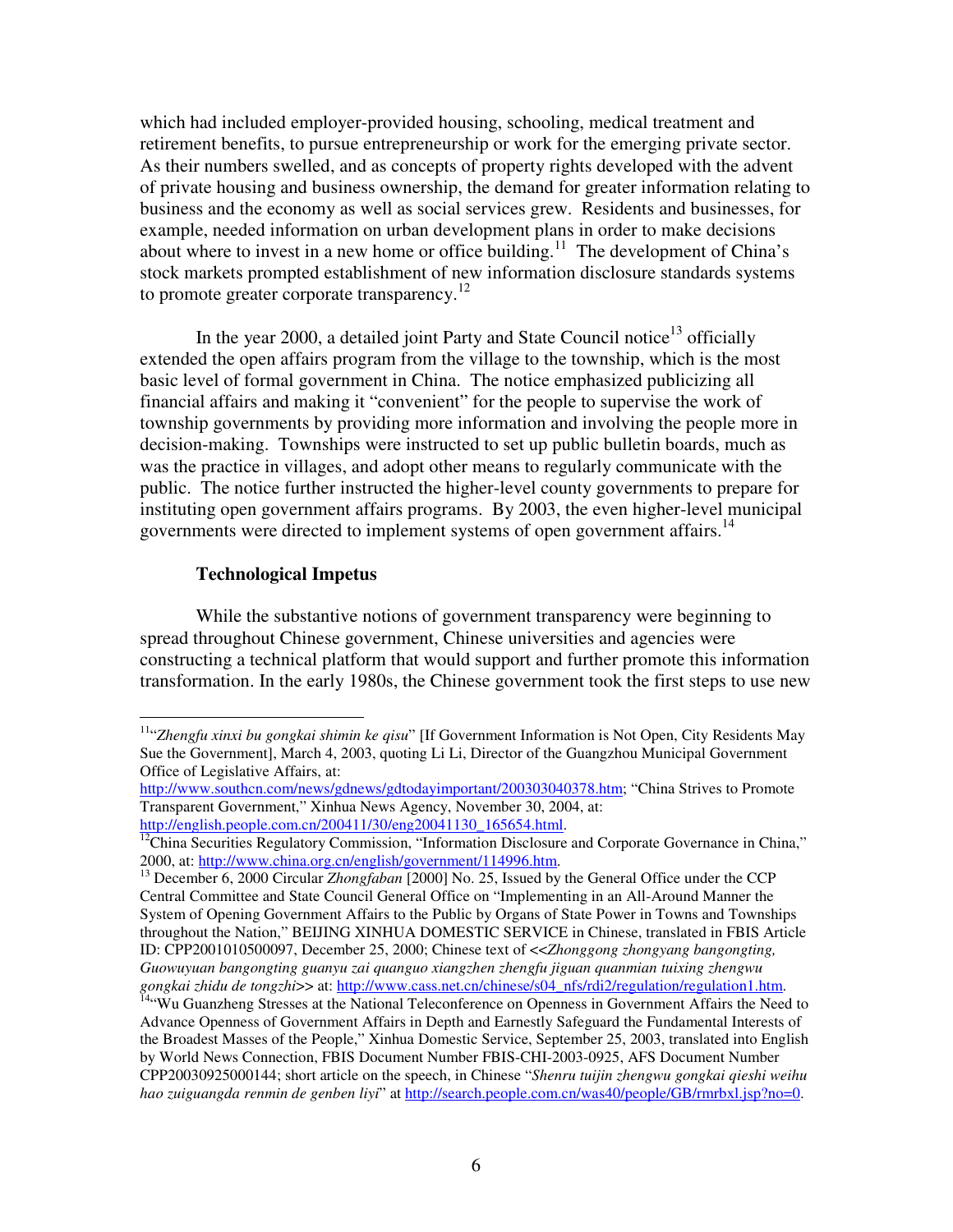information technologies such as computers and the Internet to make government information more accessible throughout government itself, to strengthen the capacity to share information in support of government-directed industrialization and economic development, and make government more efficient. In December 1999, the Party established a Leading Group on National Informatization to set policy in this area. A State Council Information Office was subsequently set up to carry out "informatization" policies, and it was decided to develop a government "Intranet" to build a government database and share information.

The initial emphasis of China's "E-government" program was on internal sharing of information among different agencies and vertically from the center to the localities to facilitate all kinds of government services and functions, including tax collection, foreign trade and technological development, rather than providing greater information to the Chinese public. Through linking of databases, for example, tax authorities discovered that many companies that were registered with the industrial and commercial bureau had not registered with them to pay corporate income tax.<sup>15</sup> As the information database grew and technology advanced, this program established the technical platform for and a new norm of sharing more and more information. Central and local government agencies began making an ever-increasing amount of information about government functions and activities, and providing administrative services, to the public over the Web. These new practices and changing attitudes toward the utility of a freer information flow spurred development of open government affairs programs.<sup>16</sup>

The rapid spread of Internet use, buttressed by the proliferation of Internet cafes for those without access to their own personal computers, extended the information revolution more and more to the ordinary citizen. As of the end of 2004, more than 87 million registered Chinese used the Internet<sup>17</sup> to access all kinds of information, including information held by their government. Technology is clearly playing a large role in promoting the greater sharing of information in all sectors of government and society in China today.

#### **WTO Commitments**

China's accession agreements with the World Trade Organization (WTO) in December 2001 added impetus to the movement toward greater openness by requiring the country, as an international commitment with other member countries, to make traderelated rules and requirements transparent. China agreed to only enforce those laws, regulations and other measures that have been published and are widely available; make those measures available to WTO members before they are enforced absent emergency

<sup>15</sup> "*Zhengfu xinxi gongxiang wuda ganga*" [Five Big Embarrassments in Government Information Sharing], on the website of the Hunan Information Industry Association, no date, at: http://www.hniia.cn/xxhlt/200410210142.htm.

<sup>&</sup>lt;sup>16</sup> See, e.g., Professor Zhou Hanhua's paper in this volume, "Open Government In China: Practice And Problems," and his recent article, "*Zhongguo de zhengfu xinxihua ji qi mianlin de shijian wenti*" [Government Informatization in China and the Practical Problems It Faces] , February 27, 2004, at: http://www.iolaw.org.cn/paper10.asp.

<sup>&</sup>lt;sup>17</sup><sup>4</sup>Rural Children to Have Easier Access to Information," *China Daily*, December 11, 2004.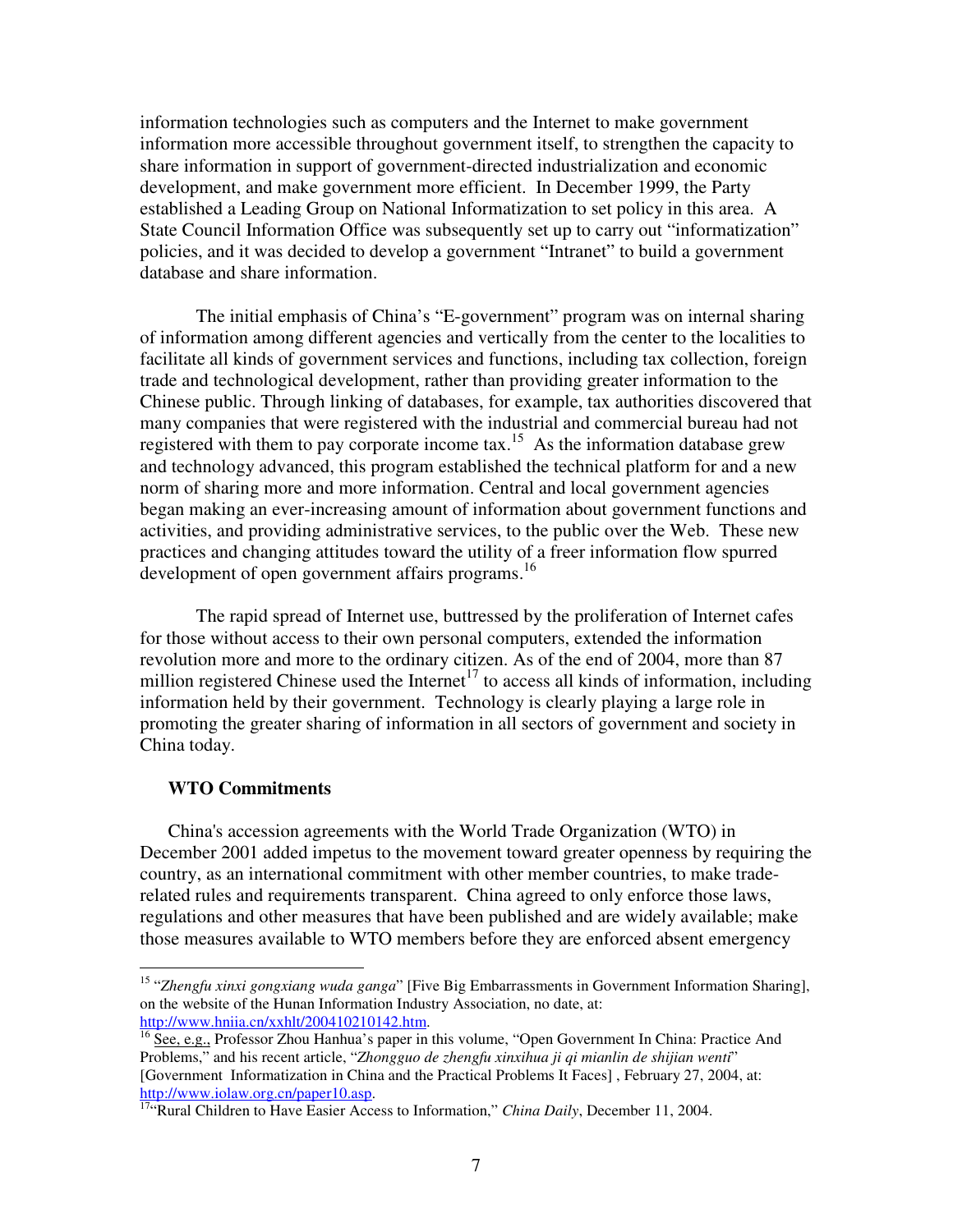conditions; designate an official journal for the publication of relevant legal and policy documents; provide an opportunity to comment before measures are implemented; and establish one or more enquiry points where requesters can obtain information within 30- 45 days. Standard WTO rules do not generally require, as does China's accession protocol, that its members must establish enquiry points or provide a public comment period before a trade measure can be implemented. These commitments were specifically negotiated with China in order to compel changes in China's underlying legal system to facilitate greater transparency.<sup>18</sup>

China's leaders at all levels take these commitments seriously, conscious also that review mechanisms have been established under the WTO to monitor China's compliance with its accession agreements. They have organized extensive training sessions throughout the country and study tours abroad to investigate means of implementing government transparency. WTO transparency obligations are constantly cited by Chinese reformers in support of efforts to promote greater information disclosure and open government. Implementation of these commitments is less than perfect,<sup>19</sup> but transparency at all levels of Chinese government is improving.

#### **Leadership Support**

Although the drive for greater transparency, especially in financial matters, most notably derived from China's farmers, they do not appear to have lobbied for change in any organized or well-articulated manner. Indeed, Chinese law and policy prohibit citizens from forming issue-oriented associations without official approval and do not provide clear channels for input into the policy process. The Chinese experience differs, then, from diverse countries like India, Peru and Romania, where grassroots activism played an important and public role in bringing about access to information legislation.<sup>20</sup> Although social organizations, including business associations and consumer and environmental groups, may well be engaged in pressing for more open information, information on any such activities is not readily available. Instead, it appears that China's academics and political leadership at various levels have spearheaded the movement for greater information openness in and beyond China's villages.

As gleaned from Party and government policy statements and academic writings, the leadership's motivation to move toward greater openness turned on a combination of pragmatic goals: to involve a wider spectrum of the public in making increasingly complex policy decisions and laws to support China's drive for economic development; to curb rampant corruption with its negative economic and social consequences; to

<sup>&</sup>lt;sup>18</sup>See, summary in United States General Accounting Office, "World Trade Organization: Analysis of China's Commitments to Other Members" (October 2002) at 9, 47-49.

<sup>&</sup>lt;sup>19</sup> See, e.g., "China's WTO Implementation: An Assessment of China's Third year of WTO Membership," Written Testimony by the US-China Business Council, Federal Register, Volume 69, Number 145, 45369- 45370 (July 29, 2004).

<sup>&</sup>lt;sup>20</sup> See, Shekhar Singh, "Social Mobilization and Transparency: The India Experience," in this volume discussing the work of the Mazdoor Kisan Shakti Sangathan (MKSS); UNITED NATIONS DEVELOPMENT PROGRAMME, RIGHT TO INFORMATION: PRACTICAL GUIDANCE NOTE (2004), at 16-17, at: http://www.undp.org/oslocentre/docs04/RighttoInformation.pdf.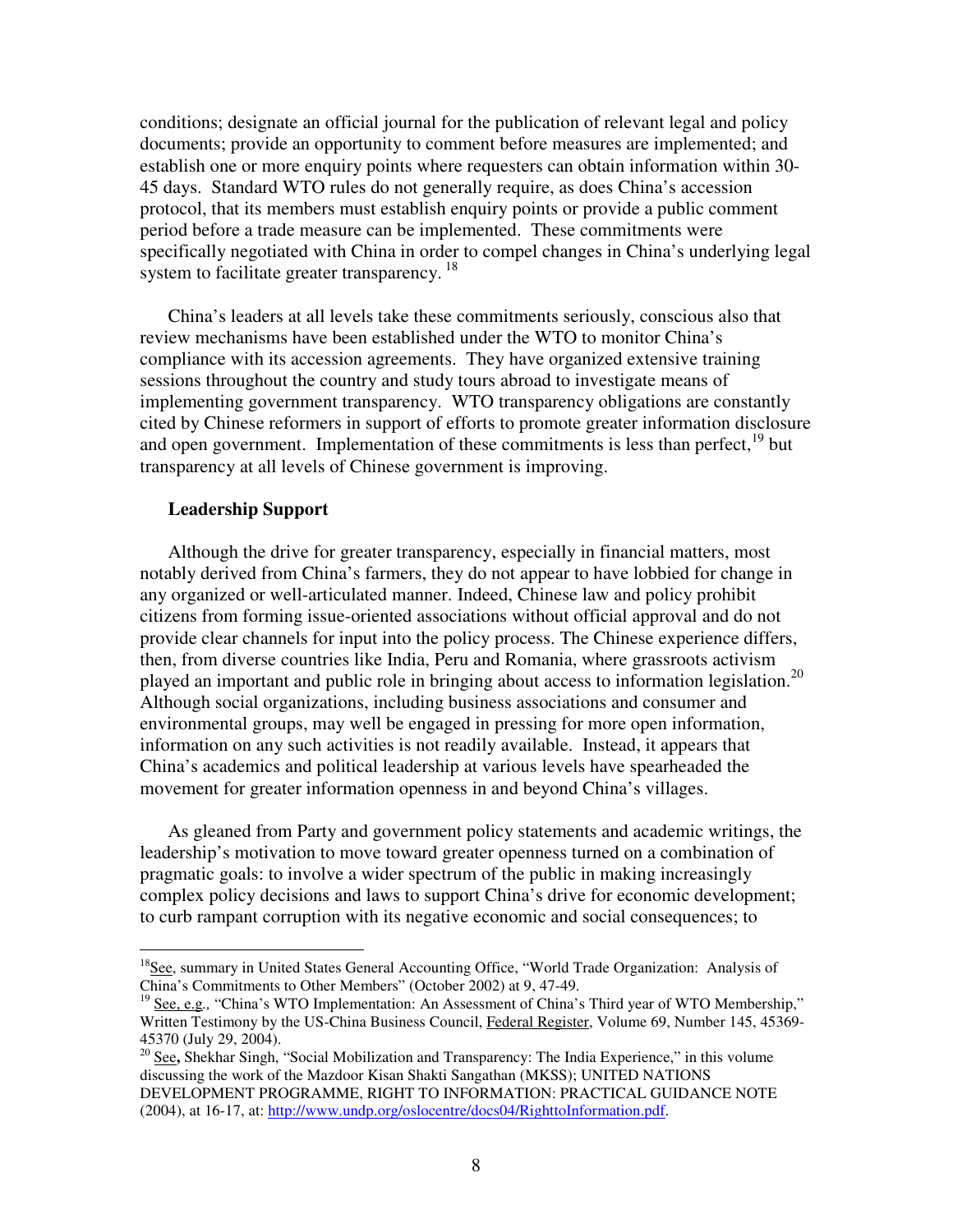establish new mechanisms to ensure social stability and build trust in government; and to comply with China's transparency commitments in its 2001 WTO accession agreements.

The leader most associated with China's modern economic reform process, Deng Xiaoping, as early as 1984 endorsed the development of information resources to serve modernization.<sup>21</sup> His vision and support boosted China's embrace of information technology. "Informatization," the technological side of open information, is now a strategic priority in China's Tenth Five-year Economic Plan (2002-07) and is recognized as key to achieving modernization.

Deng's successor, Jiang Zemin, developed leadership support of the "open government affairs" program, first introducing the concept officially in his report to the 15<sup>th</sup> National Party Congress in 1997.<sup>22</sup> He subsequently stressed the need to "keep the people informed" and strengthen "openness in government, factory and village affairs," as well as "citizens' participation in political affairs in an orderly manner," in his report to the  $16<sup>th</sup>$  National Party Congress in November 2002.<sup>23</sup> Jiang and the Party thus set the necessary policy framework for greater access to government information and decisionmaking processes. State Council Premier Wen Jiabao, who is responsible for carrying out Party policy through government action, then called specifically, in his government work report to the annual meeting of the National People's Congress (NPC) in March 2004, to establish a system of "open government information" and to increase transparency of government work, in order to keep the people informed so they can exercise supervision over government work.<sup>24</sup> Thus, by the Spring of 2004, China's Party and government leaders were talking explicitly about the importance of institutionalizing open government information (OGI).

#### IV. The Policy and Legal Framework for Greater Information Openness

#### **Policy Framework**

China's fundamental policy goal is social stability so the country can pursue rapid economic development. China has moved cautiously from a highly centralized, planned

website of the Hunan Infomration Industry Association, at: http://hniia.cn/xxhlt/200410210142.htm.<br><sup>22</sup> "Hold High the Great Banner of Deng Xiaoping Theory for an All-round Advancement for the Cause of Building Socialism with Chinese Characteristics to the 21<sup>st</sup> Century," September 12, 1997, Section VI on Reforming the Political Structure and Strengthening Democracy and the Legal System, at: http://www.fas.org/news/china/1997/970912-prc.htm; Chinese text at:

<sup>21</sup> "*Zhengfu xinxi gongxiang wuda ganga*" [Five Embarassments to Sharing of Government Information],

http://xcb.ysu.edu.cn/jdzz/jzm/gjqz.htm.<br><sup>23</sup>"Build a Well-off Society in an All-Around Way and Create a New Situation in Building Socialism with Chinese Characteristics" [*Quanmian jianshe xiaokang shehui, kaichuang zhongguo tese shehui zhuyi shiye xin jumian*], Part V on Political Development and Restructuring, delivered November 8, 2002, available at http://big5.china.com.cn/chinese/2002/Nov/233867.htm; English translation available at: http://english.peopledaily.com.cn/200211/18/eng20021118\_106983.shtml.

<sup>&</sup>lt;sup>24</sup> Section III, Government Self-Improvement; the Chinese text of the Premier's Report on the Work of Government, delivered March 5, 2004, is available at:

http://www.peopledaily.com.cn/GB/shizheng/1024/2394441.html. The official English translation is available at: http://www.chinadaily.com.cn/english/doc/2004-03/16/content\_315302.htm.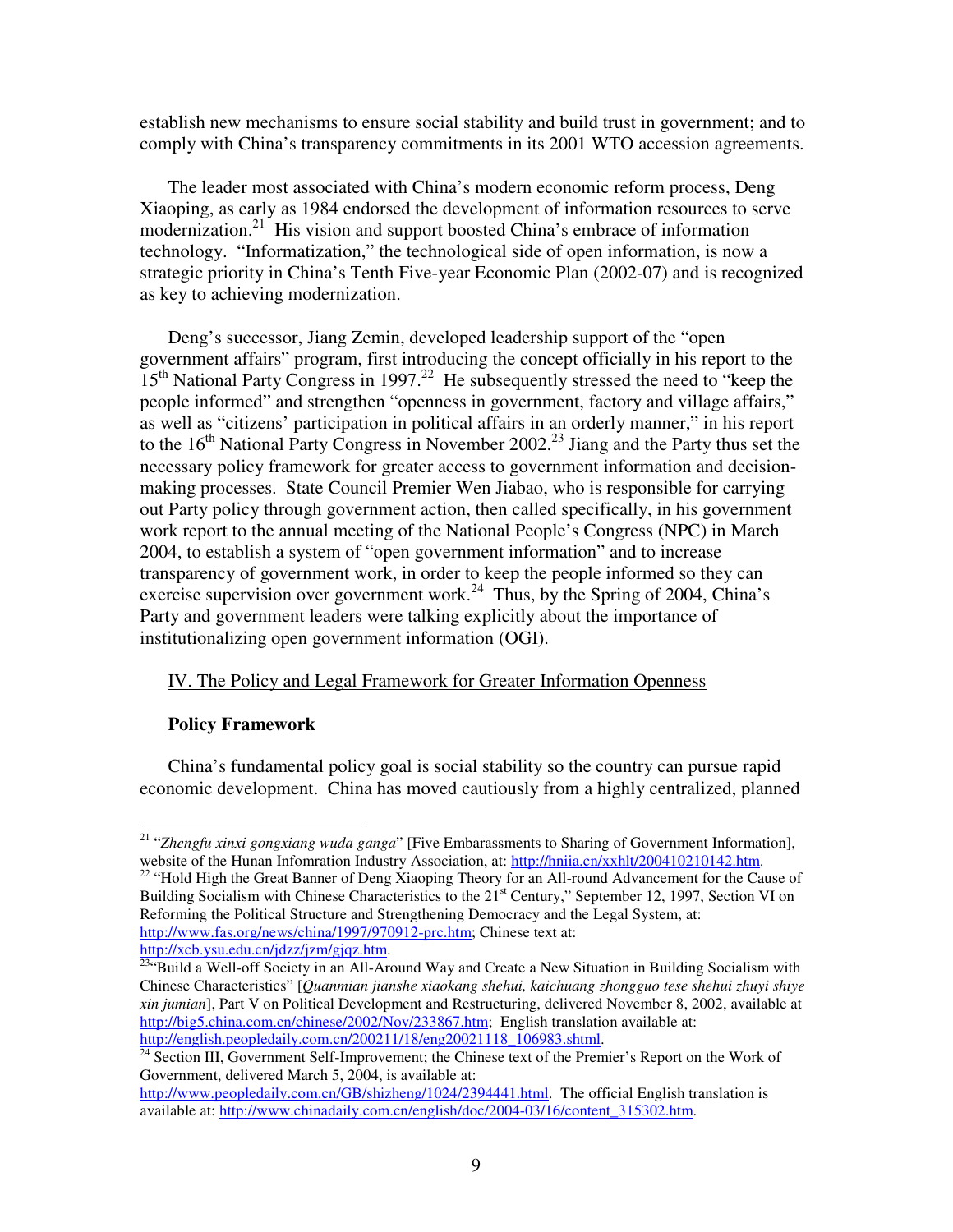economy to a mixed economy that is replacing government mandates with more marketoriented mechanisms, while retaining a single-party political system. That system must find ways to accommodate increasingly divergent social, economic and political demands and an increasingly assertive public opinion made even more influential through the spreading use of the Internet.

The Fourth Plenum of the 16<sup>th</sup> Party Central Committee in September 2004 called for Party members to improve their ability to run an increasingly complex nation, admitting in an unusually self-critical public statement that some of its own leaders lack quality, capability, integrity and close ties to the people. The document warns that the "life and death of the Party" could hang in the balance if the Party's governing style does not become more responsive to the people.<sup>25</sup> It calls for supporting and improving open government affairs and systems to keep the people informed so they can better supervise government work. Moreover, the Party endorsed "open Party affairs," with greater transparency in Party work so that Party members can better understand and participate in internal Party work, themes that echo and should lend further support to transparency developments on the government side.

No official Party or government document has articulated the details of what a formal OGI system might be. However, the Secretary of the Party Central Committee's Secretariat and Deputy Secretary of its Discipline Committee; He Yong, who also heads a Party Leadership Group on Open Government Affairs that was established in 2003, advocated in November 2004 that open government affairs be standardized so that society can better supervise government work, calling for affirmative disclosure of specified types of government information along the lines of the categories of information required under local OGI legislation to date. He is the first high-level Party official to state publicly that, apart from state secrets, commercial secrets and individual privacy, all matters related to the interests of the people in the exercise of administrative power must be affirmatively disclosed to society.<sup>26</sup>

It is clear that a combination of economic and political factors is driving the Party leadership toward recognition of the need to change its style of governance and to promote greater transparency. Just as financial oversight was the primary motivation for greater transparency in village affairs, so the economic imperative to permit the free flow of information in order to realize sustainable economic development has been a driving force in the open information developments at the national level. The Chinese government has long been the primary producer, repository and publisher of all kinds of information relating to social, economic and political affairs. An oft-quoted statistic estimates that 80 percent of all useful information in China is held by the government,

<sup>25</sup> "Chinese Communist party Publishes Key Policy Document on Governance Capability," in *People's Daily* (English) online, September 26, 2004, at:

http://english.peopledaily.com.cn/200409/26/print20040926\_158378.html; and links to other sections of the policy document. 26 "*He Yong: Henzhua gongzuo luoshi, quebao* z*hengwu gongkai gongzuo qude xin chengxiaoi*" [He Yong:

Resolutely Grasp the Carrying out of Work, Ensure that Open Government Affairs Work Achieves New Results], November 20, 2004, http://www.mwr.gov.cn/index/soo41120/43092.asp#.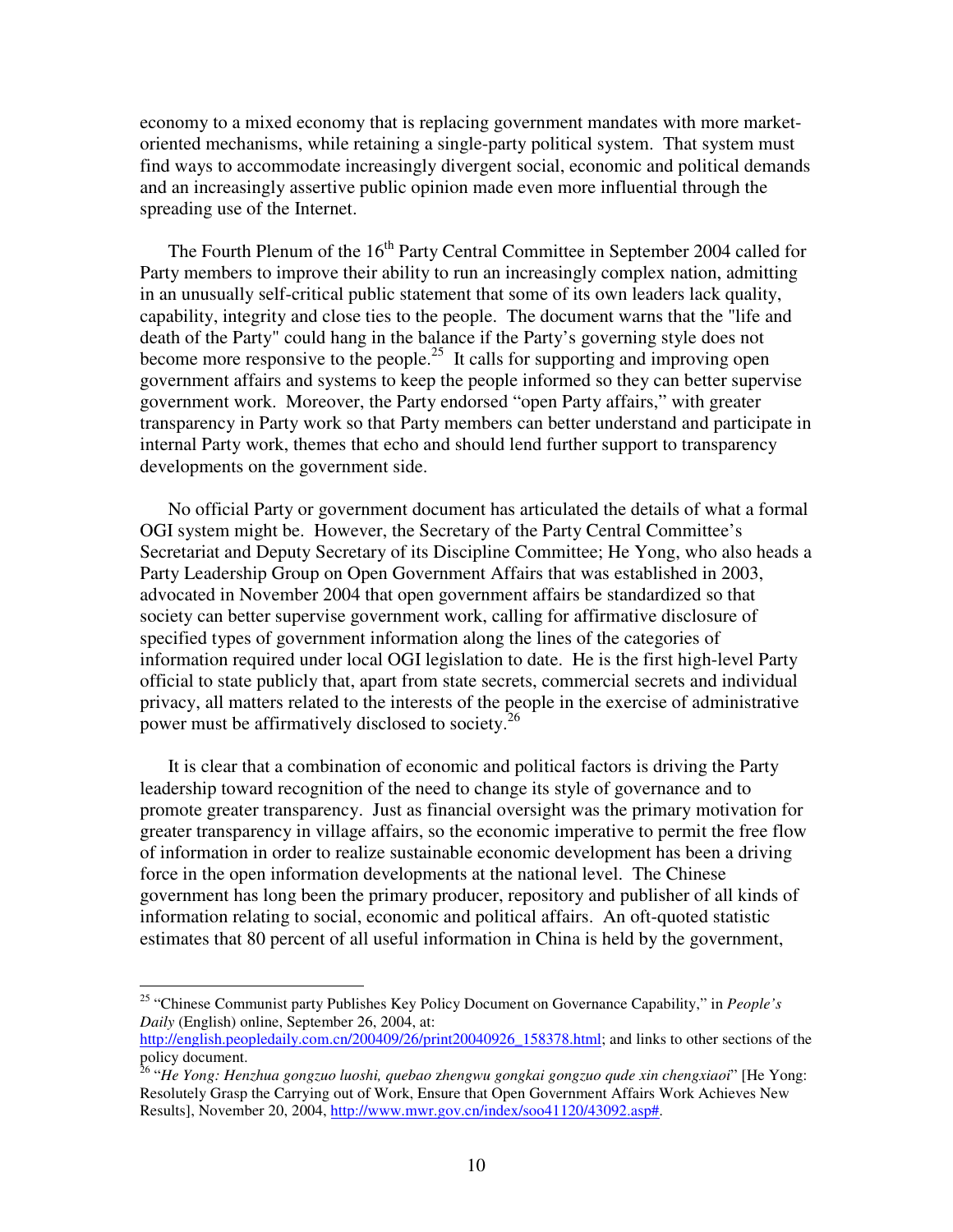and that most of this information is not public.<sup>27</sup> Chinese scholars point out that a monopoly on information leads to waste of and inefficient allocation of resources, corruption and fraud, as well as policy-related constraints. One example concerns 100 counties in Shanxi province that applied for approval to build power plants utilizing their rich coal reserves, only to discover after a year of wasted effort that the existing power grid in the region could no longer accommodate any more power plants.<sup>28</sup>

Despite the absence of national OGI legislation, a conducive policy framework is encouraging central government ministries to grant greater public access to their files and share an ever-wider array of information with the public, posting more and more information on their official websites and implementing a recently introduced government spokesperson system. For example, the Ministry of Foreign Affairs in 2004 announced new measures to open its archives and declassified some 10,000 items from between 1949 and 1955, the first batch of diplomatic files to be released since 1949.<sup>29</sup> The National Auditing Office (NAO) decided in 2003 to make all its annual reports public and for the first time released the entire text and posted it on the NAO website. In the past, these reports had been submitted only to the State Council and the NPC.<sup>30</sup> In 2004, the NAO created a national "audit storm" with its public report that 41 ministries under the State Council had misappropriated as much as the equivalent of US\$171.56 million, including the embarrassing news that the State General Administration of Sports had embezzled US\$15.83 million from the country's 2008 Olympics special construction fund.<sup>31</sup>

Since its embarrassing initial cover-up of the Severe Acute Respiratory Syndrome (SRAS) outbreak in early 2003, China is becoming more open in disclosing news about disasters, which typically have not been reported. Observers were surprised when China, not known for transparency regarding its military, reported a fatal submarine accident in May 2003, and the Chinese press covered a series of troubling mining tragedies in the autumn of 2004.<sup>32</sup> The State Council Information Office announced that government agencies will make more information accessible to the press and the public in  $2005$ .<sup>33</sup>

<sup>27</sup>Li Jin, "*Cong Henan Pingxing teda sharen'an kan gongmin de zhiqingquan wenti*," *Criminal Law Review*, available at: http://www.iolaw.org.cn/paper10.asp, citing for the 80% figure a study by Sun Yunchuan and Gao Jiubing, "*Zhengfu wangshang xinxi ciliao huanjing guanli yanjiu*," *Tushuguan zazhi*, 1999-1-1; see, also, "*Zhou Hanhua: Women weishenma xuyao zhengfu xinxi gongkai zhidu*" [Zhou Hanhua: Why We Need an Open Government Information System], November 22, 2002, at http://chinese.mediachina.net/index\_news\_view.jsp?id=53801. "

<sup>28</sup>"China Strives to Promote Transparent Government, Xinhua News Agency," November 30, 2004. <sup>29</sup> See, "China Declassifies First Diplomatic Files, January 19, 2004, available online at: http://news.xinhuanet.com/english/2004-01/19/content\_1283797.htm; and <<*Waijiaobu dang'anguan kaifang dang'an zanxing banfa*>>, released in January 2004 and available online at: http://www.fmprc.gov.cn/chn/wjb/zzjg/dag/xgxx/t80375.htm.

31 "Premier Welcomes Audit Report on Government Departments," *People's Daily*, July 5, 2004.

<sup>30</sup> "Auditing Reports to Open to Public," *China Daily*, July 5, 2003.

<sup>32</sup> Robert Marquand, "New Openness in China Disaster," *The Christian Science Monitor*, November 29, 2004; and Anthony Kuhn, "Chinese Submarine Accident Kills All 70 Aboard," *Los Angeles Times*, May 2, 2003; "Accidents Reporting Shows a More open Government," Xinhua News Agency, December 14, 2004, at: http://www.china.org.cn/english/government/114996.htm.

<sup>33</sup> "State to Speed Up Public Info Flow," *China Daily*, December 29, 2004, at: http://www.chinadaily.com.cn/english/doc/2004-12/28/content\_404046.htm.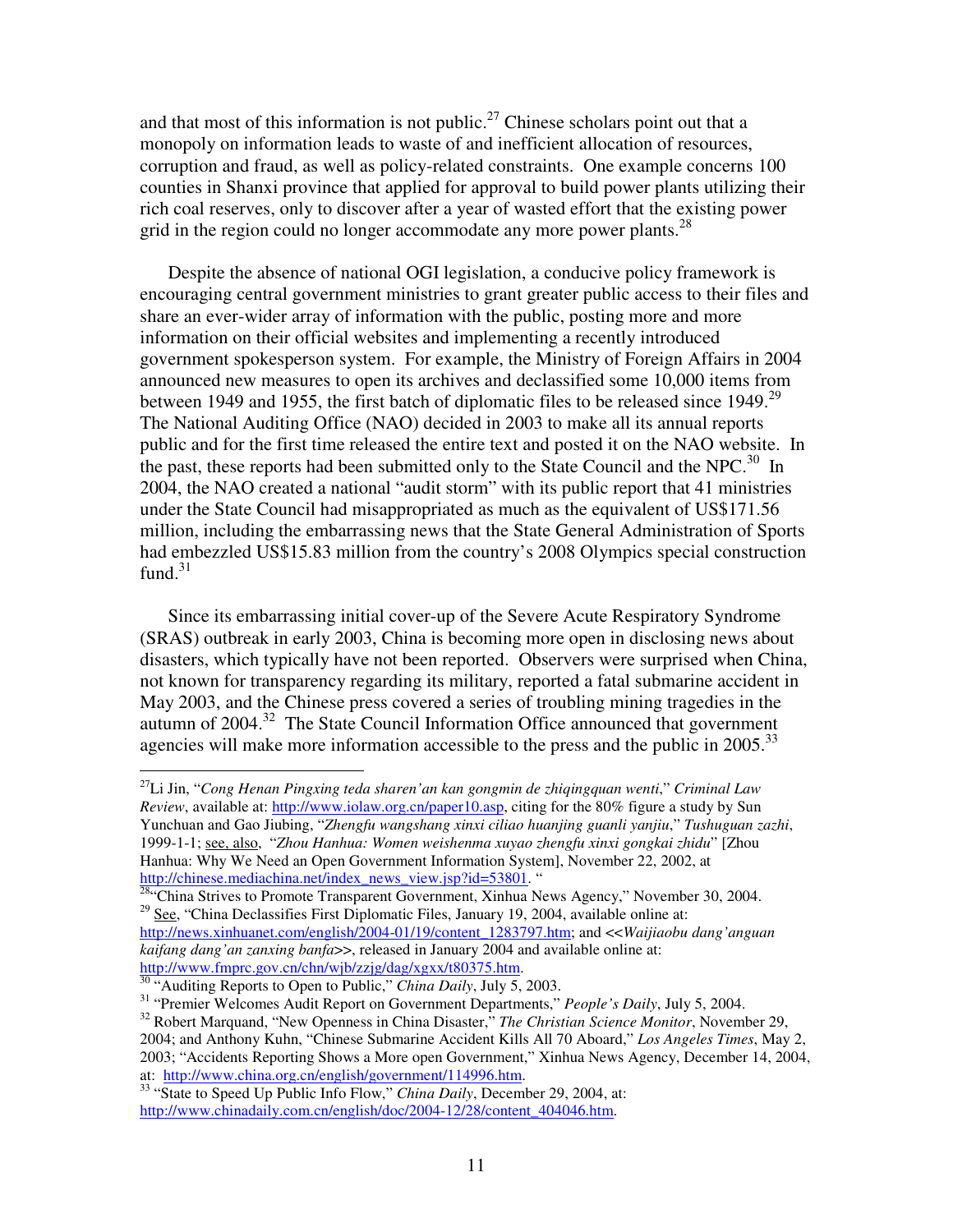These are just a few examples of diverse areas in which the practice and culture of greater openness is expanding.

## **The Legal Framework for Information Access**

While open government information is now endorsed as a policy matter, China still lacks national OGI legislation, and Chinese law does not provide clearly for information rights. Efforts to promote greater transparency under the "informatization" and "open government affairs" programs mentioned above have met with resistance from officials accustomed to preserving a shield of secrecy around themselves and their work. Despite high level articulation of the importance of open government affairs, that program was never institutionalized in a uniform manner throughout the country. Without clear legal requirements, governments and local bureaucrats have been free to decide how and to what extent to publicize government information and operations. Indeed, existing legislation, such as the Law on Guarding State Secrets, the State Security Law and the Archives Law, emphasizes secrecy, not disclosure of government-held information.

In recent years, however, the State Council and some local governments have undertaken to "legalize" the open government affairs program through OGI legislation. An important accomplishment of China's emerging OGI legal framework is that it establishes, for the first time in China's long and rich history, rights on the part of the Chinese people to obtain government information and enforceable obligations on the government's part to disclose information.

## *Development of Basic Concepts*

China's Constitution does not specifically address information rights. However, certain constitutional principles do establish a legal basis for OGI and open governance. Article 2 stipulates the foundational principle that all power belongs to the people and that the people are to manage state affairs and economic, cultural and social affairs through various channels and in various ways.<sup>34</sup> Article 3 makes the nominally elected congresses at all levels responsible to the people and subjects the congresses to supervision by the people. Article 27 requires state agencies and functionaries to maintain close ties to the people, heed their opinions and accept their supervision, while Article 41 grants citizens the right to criticize and make suggestions regarding government agencies and their functionaries. These constitutional principles provide a framework for more participation by Chinese citizens in all kinds of decision-making and other forms of supervising government. China's citizens cannot exercise these rights without adequate information.

<sup>&</sup>lt;sup>34</sup> Constitution of the People's Republic of China, adopted and promulgated on December 4, 1982 by the Fifth Session of the Fifth National People's Congress, as revised as of March 22, 2004, is available in Chinese at: http://news.xinhuanet.com/newscenter/2004-03/15/content\_1367387.htm , and in English translation (with amendments through 2004 at the end) at http://english.peopledaily.com.cn/constitution/constitution.html.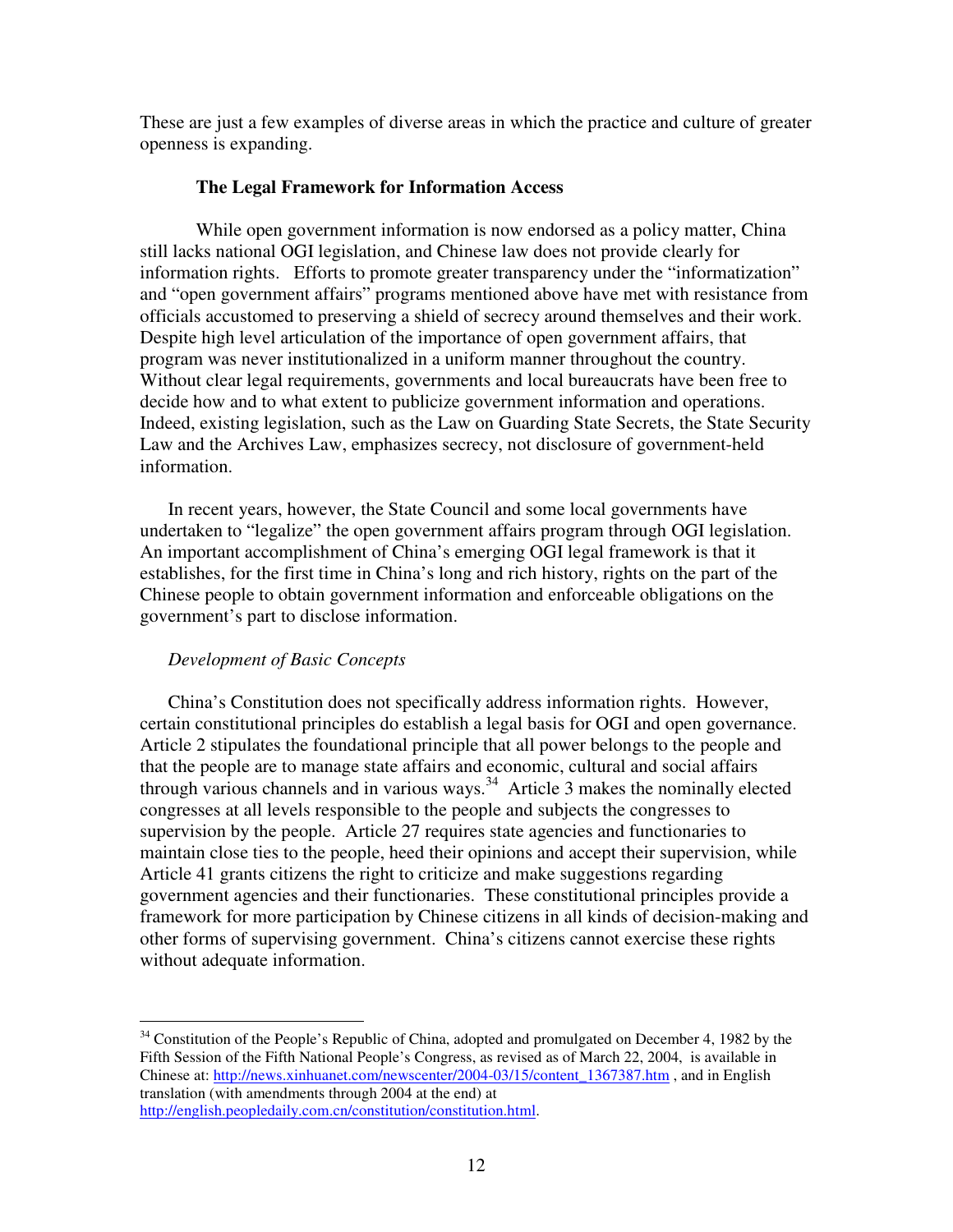As the open village affairs program gained in popularity and began to influence higher levels of administration at the grassroots level, economic pressure, including from increasingly significant foreign investors, prompted the central government to begin publishing more government documents and legislation. Before 1991, little government information was made public directly. It was primarily shared with lower level government agencies and only on a needs-to-know basis with others outside government.<sup>35</sup>

Spurred on by the growing demand of foreign trading and investment partners and China's desire to re-join the General Agreement on Tariffs and Trade, in March 1992 the State Council issued a directive to publish all national foreign trade and investment laws, regulations and policies.<sup>36</sup> A1992 United States-China market access document called on the Chinese government, in a section entitled "transparency," to publish on a regular and prompt basis all legal and policy documents pertaining to trade matters.<sup>37</sup> Meanwhile, on the domestic front, China's 1993 consumer protection law was apparently the first Chinese legislation to enunciate a "right to know," stipulating that consumers enjoy the right to know and request accurate information about products or services that they buy, as well to know information about the protection of consumers' rights and interests. 38

Other national legislation soon established additional principles of openness. A 1996 revision of the Statistics Law added the system of regularly publishing comprehensive statistics and requiring the results of statistical investigations to be published.<sup>39</sup> The Administrative Licensing Law (ALL) passed in August 2003 and effective July 1, 2004 stipulates that the government licensing and approval process shall be open, unless state secrets, commercial secrets or individual privacy are involved.<sup>40</sup> Moreover, the ALL gives the public the right to inspect agency records relating to supervision of the implementation of licensed activities. The September 2003 Law on Environmental Impact Assessment promotes public participation in assessing the environmental impact of projects, and establishes a system to share environmental impact assessment

<sup>38</sup>Article 8, <<*Zhonghua renmin gongheguo xiaofeizhe quanyi baohufa*>> [Law of the People's Republic of China on Protecting Consumers' Rights and Interests], Chinese version available at: http://www.eguo.com/channel/xiaofei/flfg/1.htm; English version available at http://www.qis.net/chinalaw/prclaw26.htm.

<sup>35</sup> Zhou Wei, "*Zhongguo gonggong xinxi gongkai falu zhidu de tedian, wenti yu fazhan"* [The Special Characteristics, Issues and Development of China's Legal System for Open Public Information], *Journal of*

Administrative Law (No. 4, January 2002) at 2 [hereafter "**Zhou Wei**"].<br><sup>36</sup> <u>Id</u>.; <u>see <</u><Guanyu chongshen zhiding, fabu quanguoxing duiwai jingmao fagui, zhengce youguan *guiding de tongzhi*>> [Notice on Reaffirming the Provisions on Formulation and Publication of Nationally Applicable Foreign Trade and Investment-Related Laws, Regulations and Policies], issued by the General Office of the State Council on March 26, 1992, available online at: http://www.lawlib.com/lawhtm/1992/8471.htm.

 $37$  Memorandum of Understanding Between The Government of The United States of America and The Government of People's Republic of China Concerning Market Access, signed October 10, 1992, available online at: http://www.tcc.doc.gov/cgi-bin/doit/cgi?204:64:03522014:193.

 $39$  Zhou Wei, supra note 35, at 3.

<sup>40</sup> <<*Zhonghua renmin gongheguo xuke fa*,>> adopted September 27, 2003 and effective September 1, 2004 , Chinese text at: http://www.law-lib.com/law/law\_view.asp?id=79264.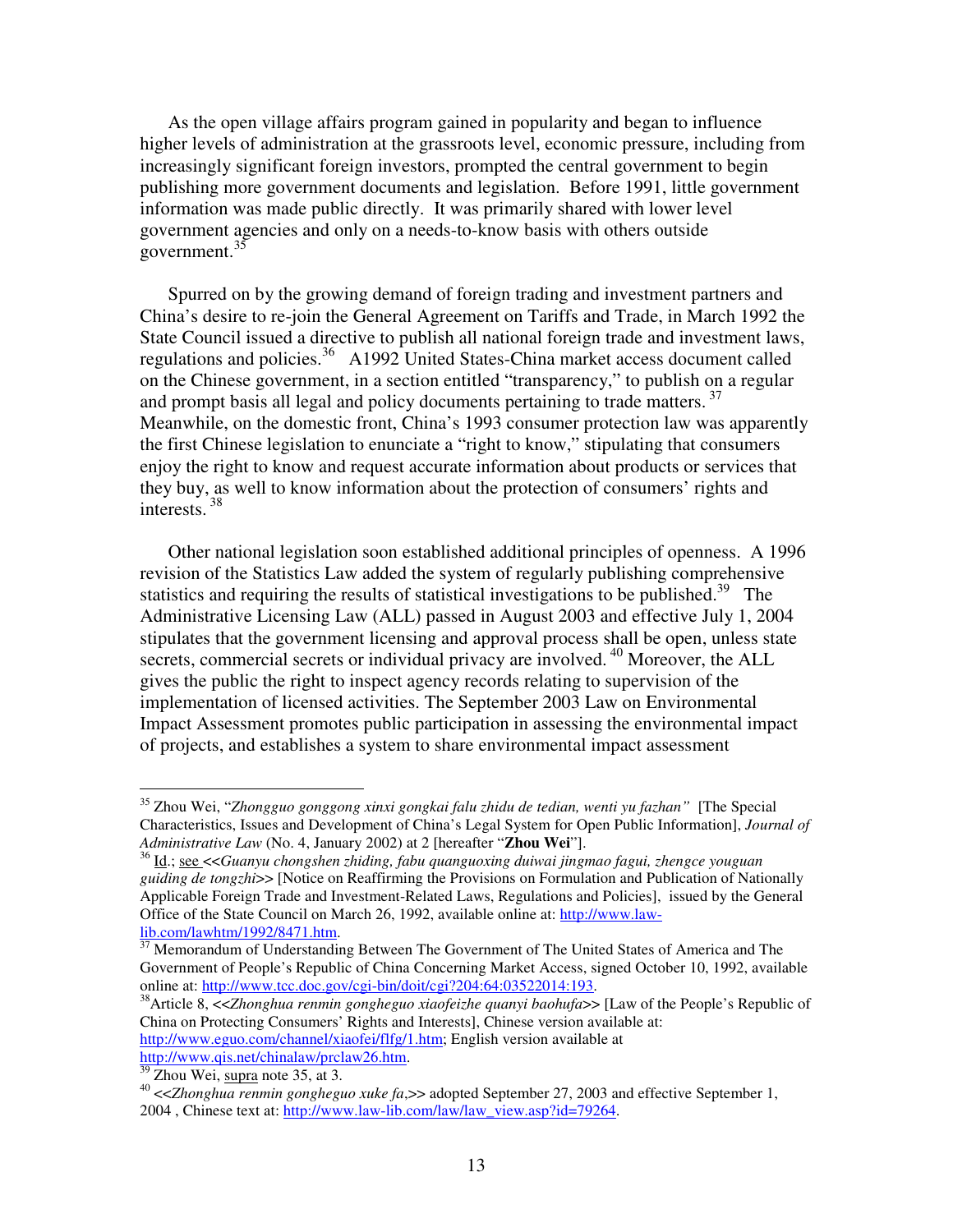information with the public.<sup>41</sup> A local example is Shenyang Municipality's pioneering legislation on "public participation in environmental protection."<sup>42</sup> It stipulates that environmental information is a public resource and provides for "environmental information rights," as well as participation rights.

While additional examples could be cited, existing legislation provides at best a piecemeal approach to making government information more accessible, without detailed procedures and without any overarching legal framework that would ensure that administrative agencies would respect, and the people's courts would enforce, access rights. That is what a national "freedom of information" or "open government information" statute could provide.

## *Draft National OGI Legislation*

Apart from the policy statements mentioned earlier on promoting openness in village and government affairs, no national legislation or detailed guidance was developed to support the open government affairs program. Seeking to institutionalize these concepts, deputies to the annual meeting of the National People's Congress filed proposals in 2001, 2002 and 2003 urging the drafting of a national OGI law to satisfy the citizens' right to know, fulfill WTO commitments, help in legalizing government work, strengthen society's ability to supervise government and realize the economic value of information resources. 43

These legislative proposals led to inclusion of a draft OGI law in the five-year legislative plan of the Tenth NPC (2002-07), and may have prompted the State Council Information Office to task the Chinese Academy of Social Sciences (CASS), in May 2002, with researching and drafting legislation on open government information. CASS formed a research group headed by CASS law professor Zhou Hanhua, who conducted extensive research on information access laws around the world.

One of the group's first dilemmas was whether to draft a law or an administrative regulation. A law passed by the NPC could create new and enforceable rights, which local legislation cannot, and could cover the courts and the people's congresses as well as government agencies. However, drafting and deliberating national laws in the NPC

http://www.cbd.gov.cn/channel/kejiao/0007/a002/news\_paper/200282821647.stm.

<sup>41</sup> <<*Zhonghua renmin gongheguo huanjing yingxiang pingjia fa>>*, adopted by the National People's Congress Standing Committee on October 28, 2002 and effective September 1, 2003, at: http://www.sepa.gov.cn/eic/649645345759821824/20021204/1036227.shtml.

<sup>&</sup>lt;sup>42</sup> See testimony of Brian Rohan of the American Bar Association and translation of the Draft Shenyang Municipal Measures on Public Participation in Environmental Protection at the website of the Congressional-Executive Commission on China,

http://www.cecc.gov/pages/roundtables/012703/index.php. The Chinese text is available on the website of Shenyang's Central Business District at:

<sup>43</sup> "*Guangyu zhiding "Zhengfu xinxi gongkai fa" de yi'an*" [Proposed Bill relating to Formulating an Open Government Information Law], April 1, 2002, at:

http://www.zgrdxw.peopledaily.com.cn/gb/paper289/1/class028900004/hwz204840.htm; and "*Lianghui daibiao ti'an: zhiding <<Zhengfu xinxi gongkai fa>>* [Deputies Propose Bill on Open Government Information Law], March 20, 2003, at: http://www.gov.cn/news/Detail.asp?sort\_id=8604.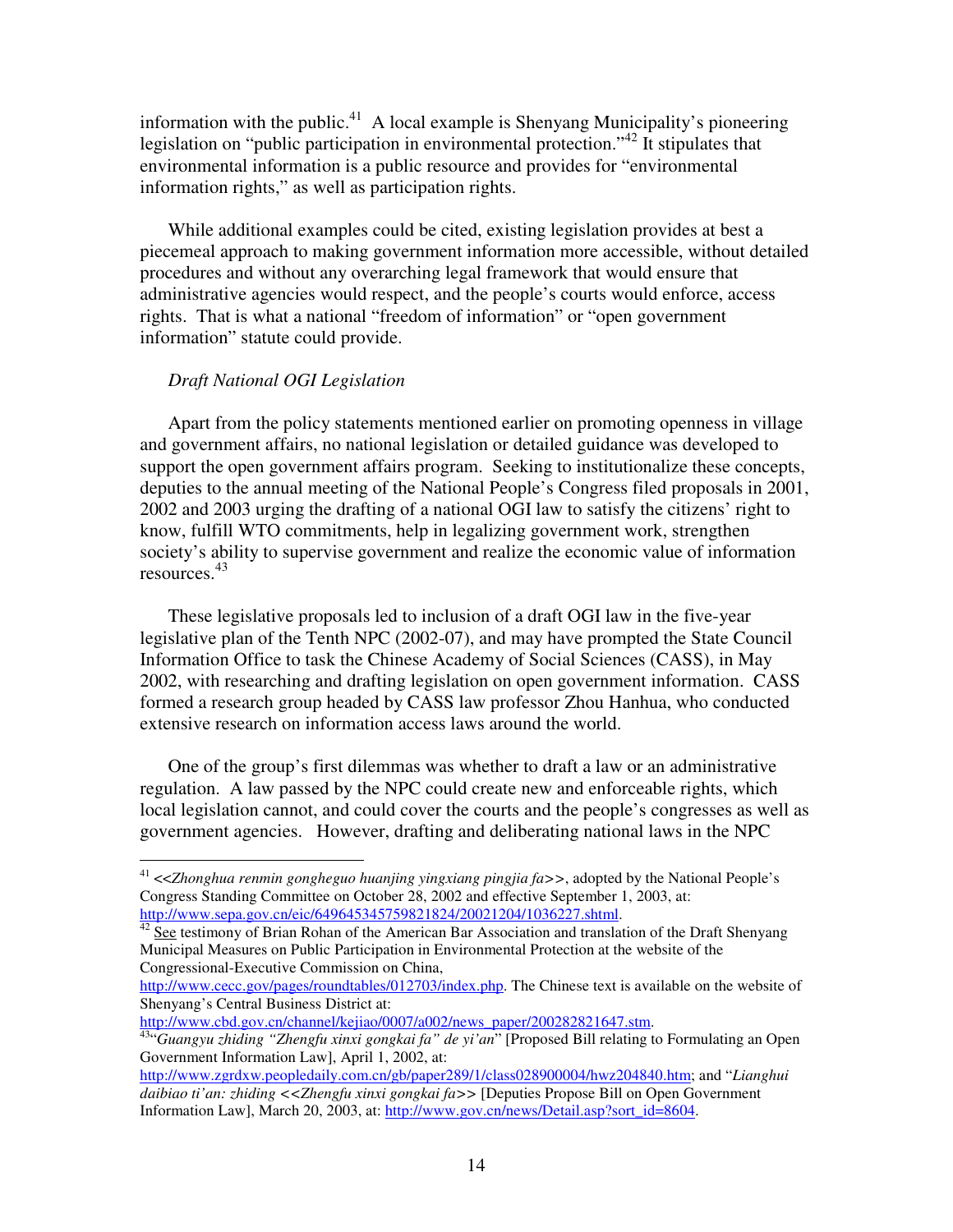takes a much longer time than formulating State Council regulations. In the interest of developing a nationwide legal basis for OGI as quickly as possible, the research group decided to take the regulatory route. Their experts' proposed draft of National Open Government Information Regulations (the "Draft National OGI Regulations") was submitted to the State Council in July 2002.<sup>44</sup> That draft, which has not been officially published, is still under consideration. As happened in other Asian countries such as South Korea and Japan, China instead proceeded to permit local experiments with open information systems to gain experience before introducing an OGI system on a nationwide basis.

#### *Local Experimentation*

Academics and government officials in the commercial city of Guangzhou (Canton) in China's southern Guangdong province were among the first to begin drafting local OGI legislation. Exposed early on to foreign trade and investment via nearby Hong Kong, Guangzhou had been an early proponent of the open government and Egovernment programs, and already had developed detailed local rules to implement open government affairs. Prompted to take additional concrete steps by an early 2002 central directive on further promoting open government affairs, the Guangzhou Office of Legislative Affairs contracted with academics at Guangzhou's Zhongshan University and formed a working group in June 2002 to draft municipal-level provisions establishing a system of open government information (the "Guangzhou OGI Provisions").

The Guangzhou drafters say they did not have contact with the CASS research group in Beijing, and came up with idea of OGI legislation on their own, prompted by their experience with village affairs transparency movements in Guangdong province and the open government affairs program in Guangzhou, as well as overseas research conducted by Guangzhou-based officials and academics in Great Britain and the United States. The Guangzhou draft apparently was circulated for discussion at a nationwide administrative law conference the summer of 2002. While much of the terminology and ideas in the Guangzhou OGI Provisions is quite different, some of their language is the same as that in the Draft National OGI Regulations, so there appears to have been at least some crossfertilization, probably at that point. In any event, the Guangzhou OGI Provisions, approved by the Guangzhou Municipal Government on October 30, 2002 and effective

<sup>&</sup>lt;sup>44</sup> See, Zhou Hanhua, "Open Government In China: Practice And Problems," in this volume. See, also, ZHOU HANHUA, ED., *ZHENGFU XINXI GONGKAI TIAOLI ZHUANJIA JIANYIGAO* [PROPOSED SCHOLARS' DRAFT OF OPEN GOVERNMENT INFORMATION REGULATIONS] (China Law Publishers, 2003). The Scholars' Draft sets as its legislative purpose the protection of the public's exercise of the "right to know" and of public participation in the management of state and social affairs, promotion of the flow of government information and supervision of government agencies in the exercise of their powers in accordance with the law. It creates the presumption of information access, with non-disclosure being the exception, and gives all natural persons (thus apparently covering foreigners), legal persons and other organizations the right to obtain or access government information, except as otherwise provided by that regulation or other law. Substantially in accord with local legislation passed to date, the Scholars' Draft lists seven exemptions from disclosure that, with the exception of the exemption for "state secrets," which under current law is overly-broad, conform generally to international practice.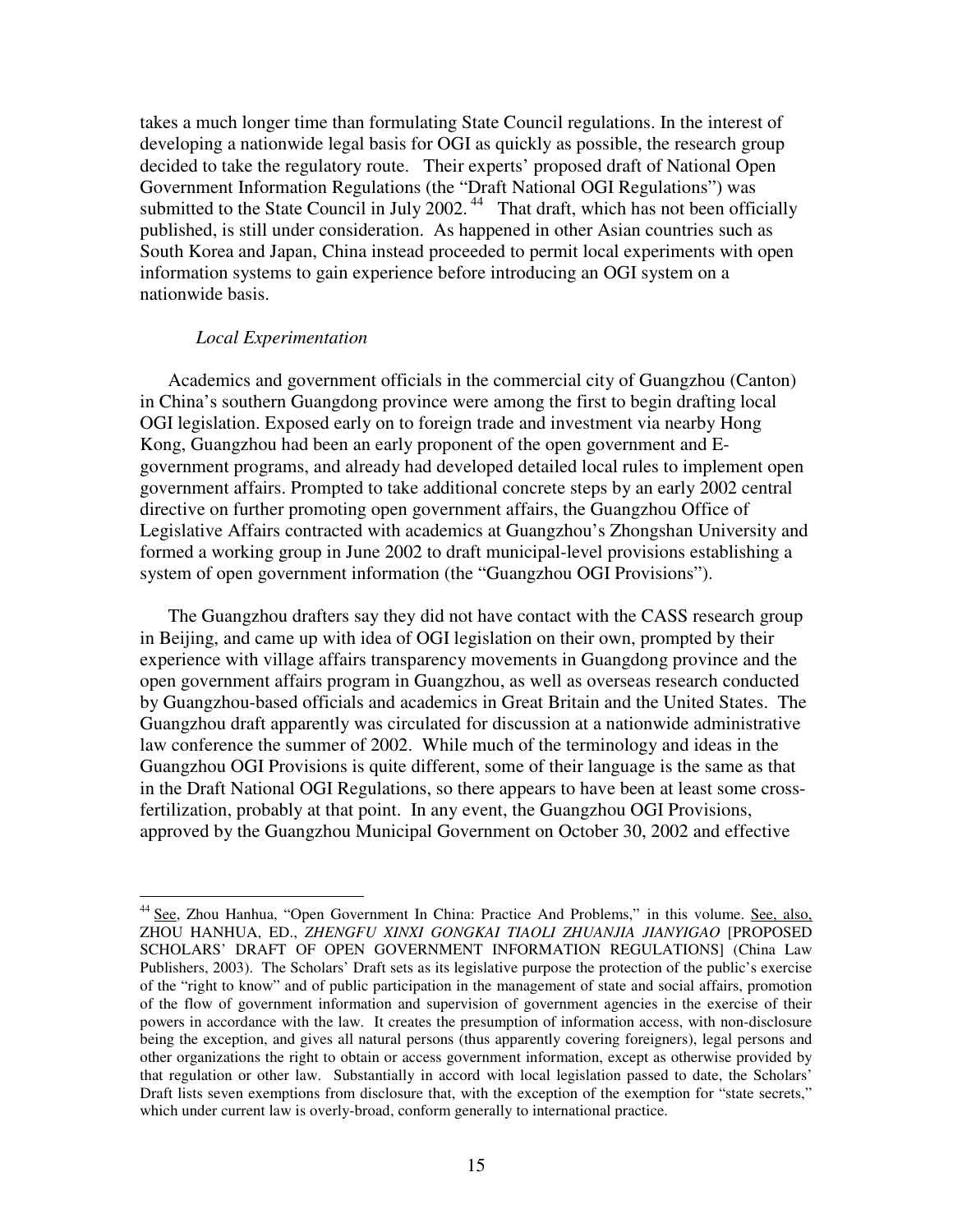January 1, 2003,<sup>45</sup> made history by establishing unprecedented rights of access to government information in China.<sup>46</sup>

The government of Shantou municipality, located in one of Guangdong province's special economic zones, followed closely behind, as did the international commercial hub and special municipality of Shanghai, which adopted China's first provincial-level OGI legislation (the "Shanghai OGI Provisions") in January 2004.<sup>47</sup> In February 2004, the business center of Shenzhen in Guangdong province passed China's first "online OGI" provisions.<sup>48</sup> By the end of the year 2004, over 24 provincial and municipal-level governments had adopted OGI legislation, and the spread of local OGI legislation nationally seemed to be accelerating.

## *New Information Rights*

Breaking the deeply-entrenched tradition of government secrecy, these local OGI provisions all establish a presumption that government-held information should be accessible, making non-disclosure the exception rather than the norm. They aim to protect the "right to know" of individuals and organizations, a right that does not appear in China's Constitution and is not defined, specifically as such, in any national law to date. They establish two fundamental and, for China, novel ideas: that Chinese government agencies have an *obligation* to disseminate on their own initiative and disclose upon request most of the information that they hold, and that Chinese citizens have a *right* to access such information.

To emphasize this concept, the Guangzhou OGI Provisions define individuals and organizations as "persons with the right to access," and government agencies and their functionaries as "persons with the obligation to make public." While the Shanghai OGI Provisions do not use those terms, they similarly provide that citizens, legal persons and other organizations have the *right* to request information from government agencies and, conversely, they impose a legal *obligation* on government agencies to disclose all

<sup>45</sup> LIU HENG*, ZHENGFU XINXI GONGKAI ZHIDU* [THE SYSTEM OF OPEN GOVERNMENT INFORMATION], China Social Science Publishing House (2004), at 192-93.

<sup>46</sup>*<<Guangzhousih zhengfu xinxi gongkai guiding>>* [Open Government Information Provisions of Guangzhou Municipality], available online at: http://www.gz.gov.cn/egov/sqgk/200309170002.asp; see, Jamie P. Horsley, "China's Pioneering Foray into Open Government," *The China Business Review*, July-August 2003 at 40; also carried at http://www.freedominfo.org/news/guangzhou (posted July 14, 2003, together with an English translation by the author).

<sup>47</sup>*<<Shanghaishi zhengfu xinxi gongkai guiding>>* [Open Government Information Provisions of Shanghai Municipality], available online at: http://www.chinacourt.org/flwk/show1.php?file\_id=91244; *see*, Jamie P. Horsley, "Shanghai Advances the Cause of Open Government Information in China," at http://www.freedominfo.org/news/shanghai/index.htm, posted April 20, 2004, together with an English

translation of the Provisions by The China Law Center, Yale Law School. 48 <<*Shenzhenshi zhengfu xinxi wangshang gongkai banfa>>* [Measures of Shenzhen Municipality for

Online Open Government Information], February 25, 2004, at:

http://www.chinacourt.org.flwk/show1.php?file\_id=92369. The Shenzhen Measures, which went into effect April 1, 2004, require government agencies to disseminate and post online on their own initiative some 35 items of information, but do not provide a mechanism for requesting information that is not disseminated.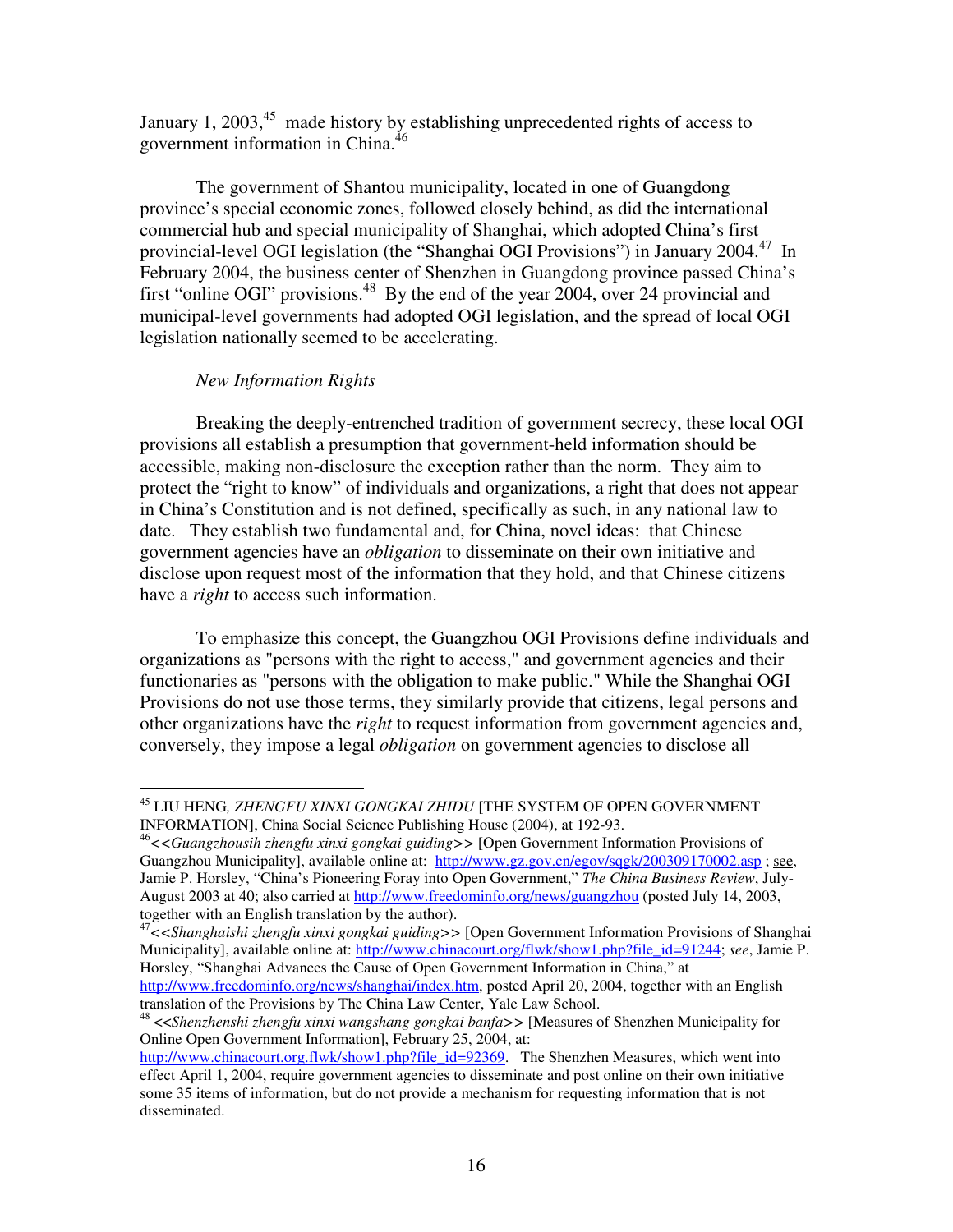information not covered by a specified exemption.<sup>49</sup>

The local provisions further establish another new right, that of any person to access information concerning himself that is held by a government agency, as well as to request correction of any errors or inaccuracies in such information. Individuals have not to date had the right to review personnel files maintained on them, for example. Such files might contain information on high school and university transcripts, work records and employers' comments. Although individuals have had no right to inspect such files and correct or challenge any erroneous or negative information, they have had to pay an annual fee to government agencies that maintain the files and for release of such files to prospective employers and others. In the past, companies could not sign a contract with a new employee without first obtaining the personnel file.<sup>50</sup> Accordingly, the right to request access to one's personnel file is important for confirming and correcting information as citizens seek to change jobs and as China begins to establish a consumer credit information system.

The local OGI provisions all specify a non-exhaustive list of broad categories of information that must be disseminated on the government's own initiative, a useful device in a country without a developed concept of "public record" information and where government is not accustomed to sharing information. In addition to development plans, municipal rules and regulations, budgets and actual expenditures, and information about each government agency, these provisions require publication of information on issues of particular public concern, such as epidemics (like the 2003 SARS outbreak), natural disasters and other emergencies, and land use plans and approval documents relating to rural land requisition and urban redevelopment involving demolition of existing structures and relocation of residents. The sometimes forcible expropriation of land and homes of farmers and urban residents due to rapid development has led to protests, litigation and a general public outcry for more transparency and what Westerners might refer to as procedural due process. Making the land use planning and development process subject to mandatory public disclosure, together with providing opportunities for the affected public to express their views on such plans, should help regularize this often controversial process.

Under these OGI provisions, citizens are also given the right to request information from government agencies that has not already been disseminated, a right that Chinese citizens have never enjoyed before. Information required to be disclosed affirmatively is generally published in periodic local government gazettes, local media and on the local government website, as well as made available at the agency itself for ease of public access. Under most local OGI provisions, each government agency is to compile and update a catalogue of government information that it holds, as well as a

<sup>&</sup>lt;sup>49</sup> The Guangzhou OGI Provisions specifically apply to foreigners requesting information, but other local OGI provisions are typically limited to Chinese citizens and organizations. Nonetheless, some localities such as Shanghai have announced that foreign individuals, legal persons, organizations and news media will in practice be given equal access to government information.

<sup>50</sup> See, e.g., "Resistance Rises Against Personnel Files," *Shanghai Daily*, February 17, 2003, at: http://www.cbiz.cn/NEWS/showarticle.asp?id=1772.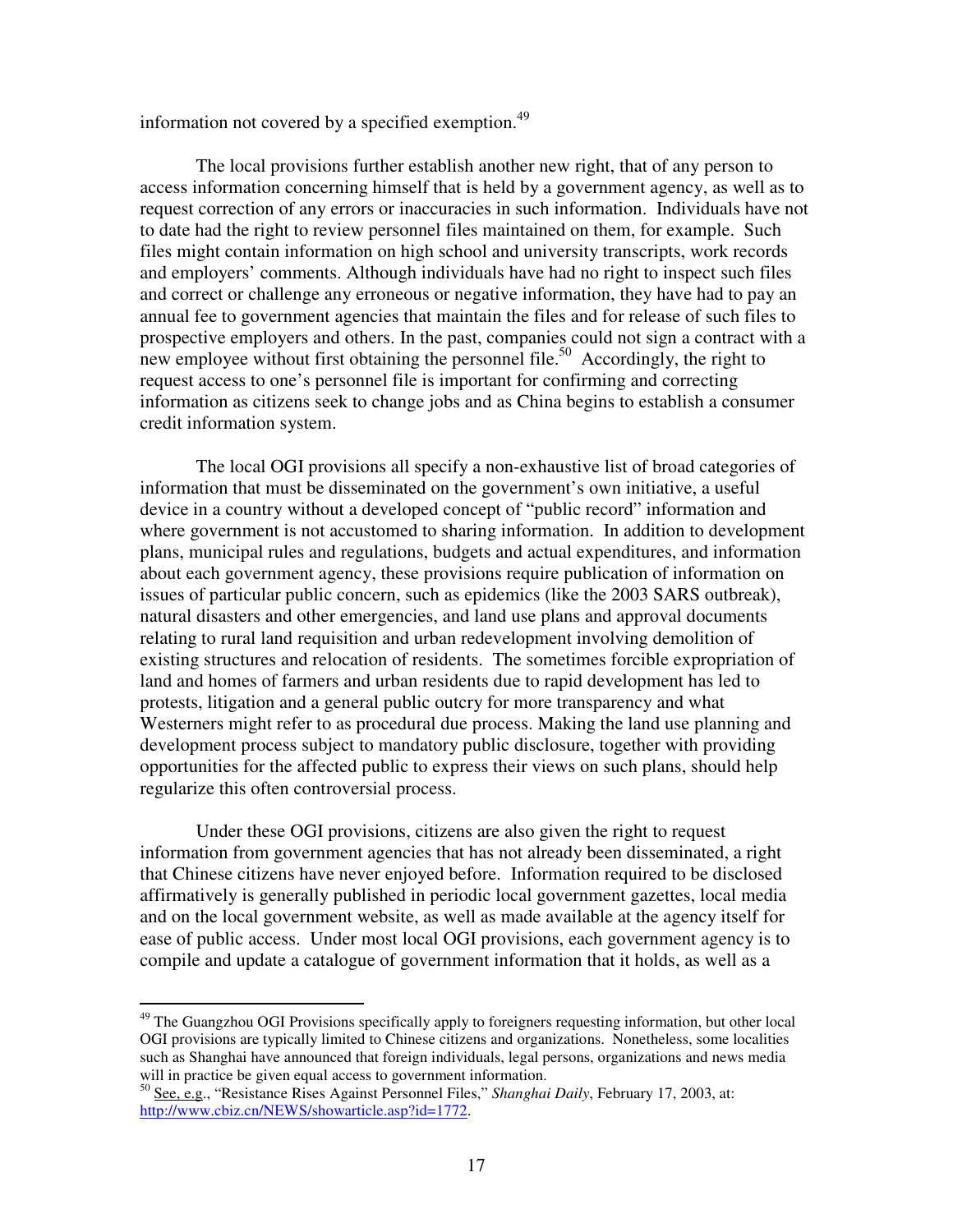guide on how to access that agency's information. Most OGI localities have already developed standardized request forms and user guides.

## *Exceptions to the Rule of Access*

The local OGI provisions follow international practice in establishing categories of information that are exempted from the disclosure obligation, including private information about individuals, commercial secrets, state secrets and information regarding matters still under deliberation. One goal of international legislation in this area is to specify with as much precision as possible the scope of necessary exceptions to the rule of openness, so as to prevent them from becoming huge loopholes for government non-disclosure. In China, the concept of a "commercial secret" has been under development for several years, although the precise contours are not yet well defined.<sup>51</sup> However, notions of individual privacy and the protection of personal data, nowhere clearly expressed in law, remain to be fleshed out,  $52$  and the most troublesome exemption is that for "state secrets."

Invocation of the overly broad Law on Protecting State Secrets, adopted in 1988,<sup>53</sup> can still basically eviscerate the disclosure mandate of all OGI legislation in China. This law defines "state secrets" broadly as being "matters that affect the security and interests of the state." This definition is illustrated with broad categories of information including secrets concerning "important policy decisions on state affairs," "economic and social development," science and technology, and criminal investigations, as well as the more conventional areas of national defense and diplomatic affairs. Public health information -- including information about diseases not yet listed by the Ministry of Public Health as a contagion that should be announced to the public -- is, for example, apparently treated as a state secret under existing implementing regulations. Chinese officials and scholars have called for revision of the law to more clearly distinguish between what should be kept confidential and what can and should be disclosed. Although work on a comprehensive revision is in fact underway, a revised State Secrets

<sup>&</sup>lt;sup>51</sup> Article 10(3) of the Law of the People's Republic of China Against Unfair Competition defines "commercial secrets" broadly to mean "technical information or operating information that is not known by the public, can bring about economic benefits to the rightsholder, has practical utility and about which the rightsholder has adopted secrecy measures." <<*Zhonghua renmin gongheguo fan buzhengdang jingzheng fa* >>, adopted September 2, 1992 and effective December 1, 1993, available at

http://www.isinolaw.com/jsp/law/LAW\_Articles.jsp?LangID=2&CatID=503&langswitch=1; English translation available online at:

http://www.isinolaw.com/jsp/law/LAW\_Articles.jsp?CatID=385&LangID=0&StatutesID=131669&Chapte <u>rID=-1</u>.

 $52$  Although privacy rights have been asserted in some cases, there is no law clearly establishing such rights. Instead, the Constitution, Article 38, protects "personal dignity" and Article 40 protects the freedom and privacy of correspondence. Article 101 of the General Principles of Civil Law protects the right of reputation, without defining the concept. Recently, regulations on the use of computers and the Internet prohibit damaging "privacy," again without defining the term. See, Yingxi Fu-Tomlinson, "Personal Data Protection in China," *The China Business Review* (July-August 2002) at 36.

<sup>53</sup>Adopted September 5, 1988, effective May 1, 1989, English translation available at http://www.intellnet.org/documents/000/060/65.pdf; text of Chinese original, <<*Zhonghua renmin gongheguo baoshou guojia mimifa* >>, available at http://www.sss.net.cn/sassnews.asp?NewsID=766.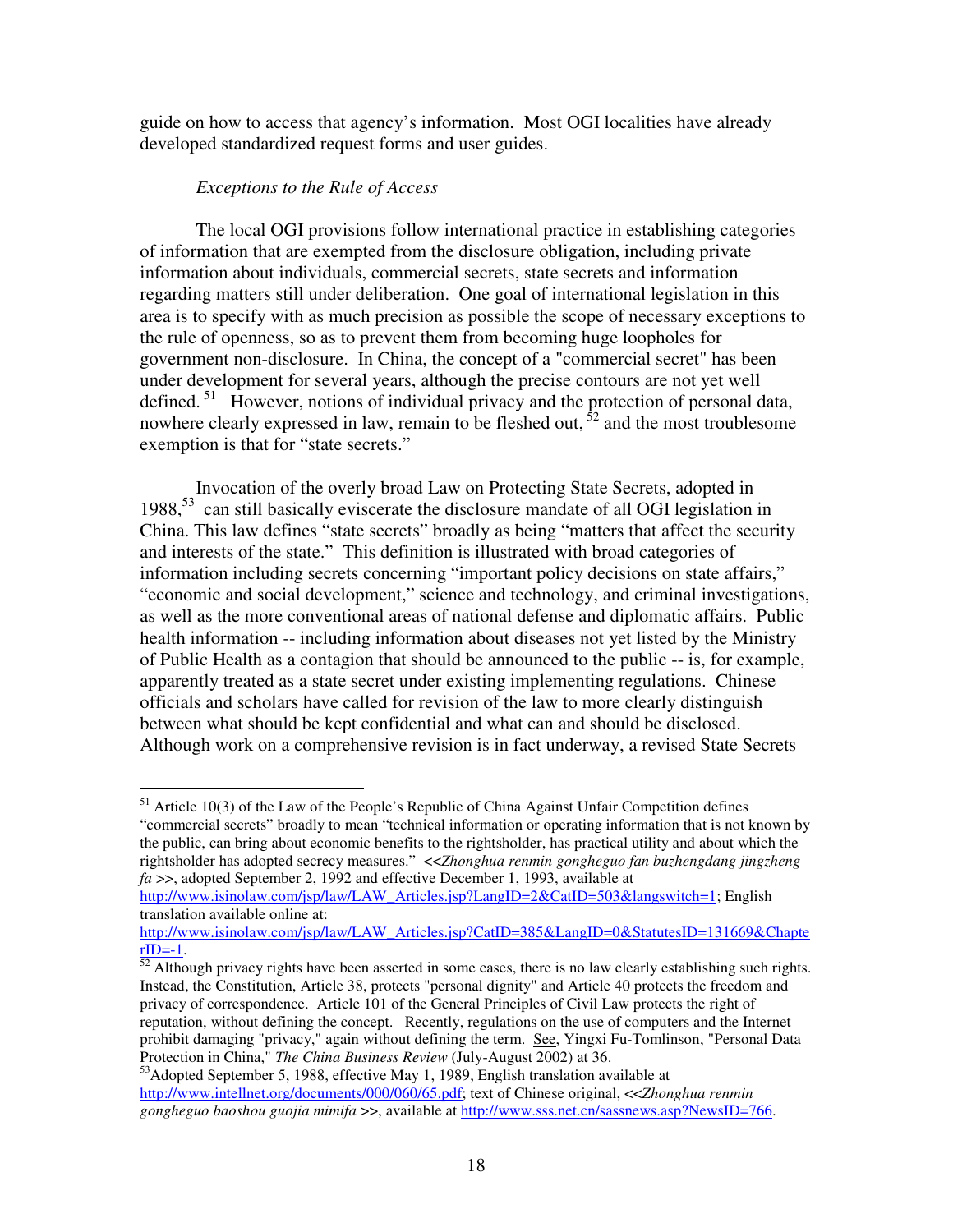Law is not yet on the NPC legislative plan. Pending national action, local governments and requesters alike will be challenged to find ways to narrow its reach.

#### *Open Decision-making*

A major innovation of many local OGI provisions, not included in the Draft National OGI Regulations, is the stipulation that certain decisions should be announced during the drafting process for public input before they are finalized and implemented. These stipulations seek to further institutionalize mechanisms for greater public participation endorsed by the Party and authorized by the Legislation Law of the People's Republic of China.<sup>54</sup> These mechanisms include publication by people's congresses and government agencies of draft legislation and policies to solicit public input in writing, as well as holding public hearings on selected legislation or administrative rules deemed to affect "vital" public interests.

Following a trend set by the Guangzhou OGI Provisions, for example, the Shanghai OGI Provisions require the advance publication for comment of draft decisions, municipal rules and plans that affect the "major interests" of Shanghai residents or have a "major social influence." Indeed, the Shanghai Government Legislative Affairs Office adopted a public participation procedure in formulating the Shanghai OGI Provisions. It published a draft for comment in two local newspapers and on the official Shanghai government website, and consulted various legal scholars, government officials, foreign experts, enterprises and non-governmental organizations. This was the first time the government had sought public input on a draft regulation prior to adoption, although the Shanghai Municipal People's Congress had published several draft laws for comment, and occasionally held hearings on them, in the recent past. Shanghai and other local governments that include such a requirement in their OGI legislation are breaking additional new ground in terms of institutionalizing public participation and open government generally.

#### **Implementing Open Government Information Systems**

A major challenge of OGI legislation is to make it workable, to ensure that citizens actually use the law and that government agencies actually provide required and requested information.<sup>55</sup> The pioneering Guangzhou OGI Provisions, for example, went into effect amidst great fanfare on January 1, 2003. But those provisions were entirely ignored by government officials, media and citizens when the SARS crisis that apparently started in or around Guangzhou first became public in February 2003.<sup>56</sup> Even

<sup>&</sup>lt;sup>54</sup> <<*Lifa Fa>*> [The Legislation Law], adopted by the National People's Congress on March 15, 2000, effective July 1, 2000, available in Chinese at: http://www.china.org.cn/chinese/SFKSZN-c/82314.htm, and in English at: http://www.novexcn.com/legislat\_law\_00.html.

<sup>&</sup>lt;sup>55</sup> See the discussion of the importance of implementation in Laura Neuman and Richard Calland, "Establishing a Robust Transparency Regime: The Implementation Challenge - Theory & Practice, With Special Reference to Latin America, the Caribbean, and South Africa," in this volume.

<sup>&</sup>lt;sup>56</sup> News of the spread of the strange new disease that came to be known as SARS first spread on panicked rumors reported around February 8, 2003. When the Guangzhou Municipal Government and the Guangzhou Public Health Bureau held separate press conferences on February 11, apparently no-one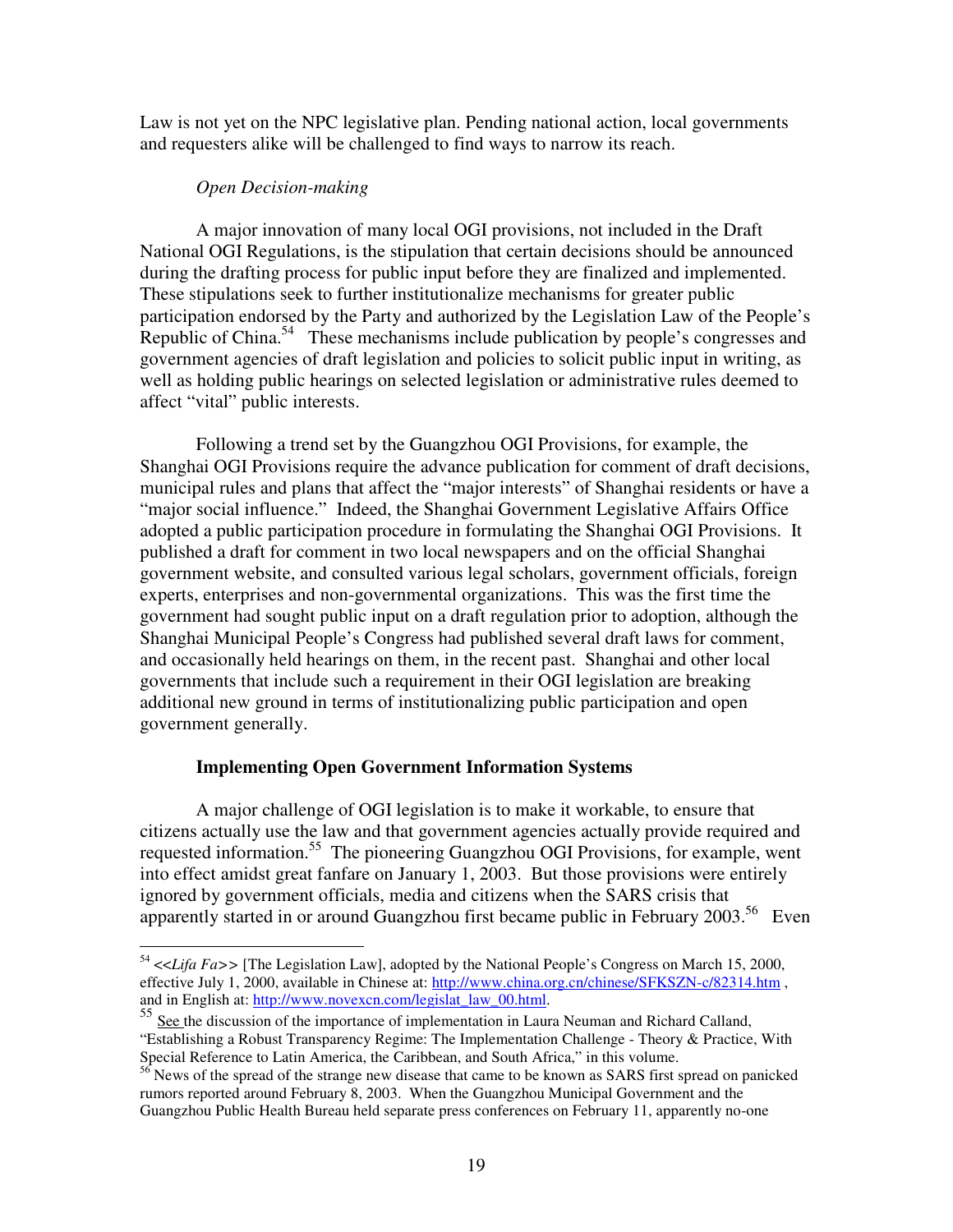in the United States, where the media and citizens groups are more accustomed than in China to pressing the government for information, it took years for people to begin to recognize the usefulness and effectiveness of the Freedom of Information Act (FOIA) in opening government files to the public.

Shanghai has done a particularly impressive job of spreading the word about their new OGI system. Citywide, 15 municipal agencies felt to be particularly closely related to the interests of the public, including education, urban planning, social security and labor, were selected for special training to get their information access systems established by the date the Shanghai OGI Provisions went into effect.<sup>57</sup> Outreach programs to potential users included business associations, lawyers groups, social organizations engaged in issues such as environmental and consumer protection, urban community councils, universities and scholars, the media and other groups, as well as government officials unaccustomed to the practice of openness. One wealthy district in Shanghai has incorporated training residents on how to access government information over the Internet into the community-based citywide program to put "one million families on-line."

In the first month after the Shanghai OGI Provisions took effect, the government reported that 21.64 million people searched for information on their website, and various government agencies received 63,600 phone inquiries. The 15 key agencies reported 989 requests for government information, to which 947 replies had been sent by month's end. Within five months, 12 administrative reconsideration cases had been filed with different government agencies, plus four lawsuits. Media also reported that the city of Wuhan, whose OGI provisions went into effect July 1, 2004, had ordered reconsideration of a request for information from the labor bureau by a laid-off worker that had been denied in August. These private enforcement actions indicate that at least some segments of the population in Shanghai and Wuhan are familiar with and using the new OGI legislation.

Most of the local OGI provisions stipulate administrative penalties for government officials who do not disclose required information or otherwise violate requirements, and call for periodic investigations by local supervision agencies and government legislative affairs offices. Shanghai went a step further in requiring annual reports on what information was disseminated, statistics on disclosure requests and the types of information that were either disclosed or denied based on an exemption, statistics on any lawsuits or complaints received, major problems and plans for improvement. Adopted from U.S. practice, this mechanism essentially incorporates OGI implementation into the performance reports of each agency and helps ensure they will pay at least minimal attention to carrying out the new system so they have something to report.

mentioned or asked about the applicability of the Guangzhou OGI Provisions. See, ""More Information Please: Epidemic Tests Government's Resolve," *Beijing Today*, February 28, 2002.<br><sup>57</sup> <u>See,</u> Shanghai's government website, the top right-hand corner of which is devoted to open government

information, at http://www.shanghai.gov.cn.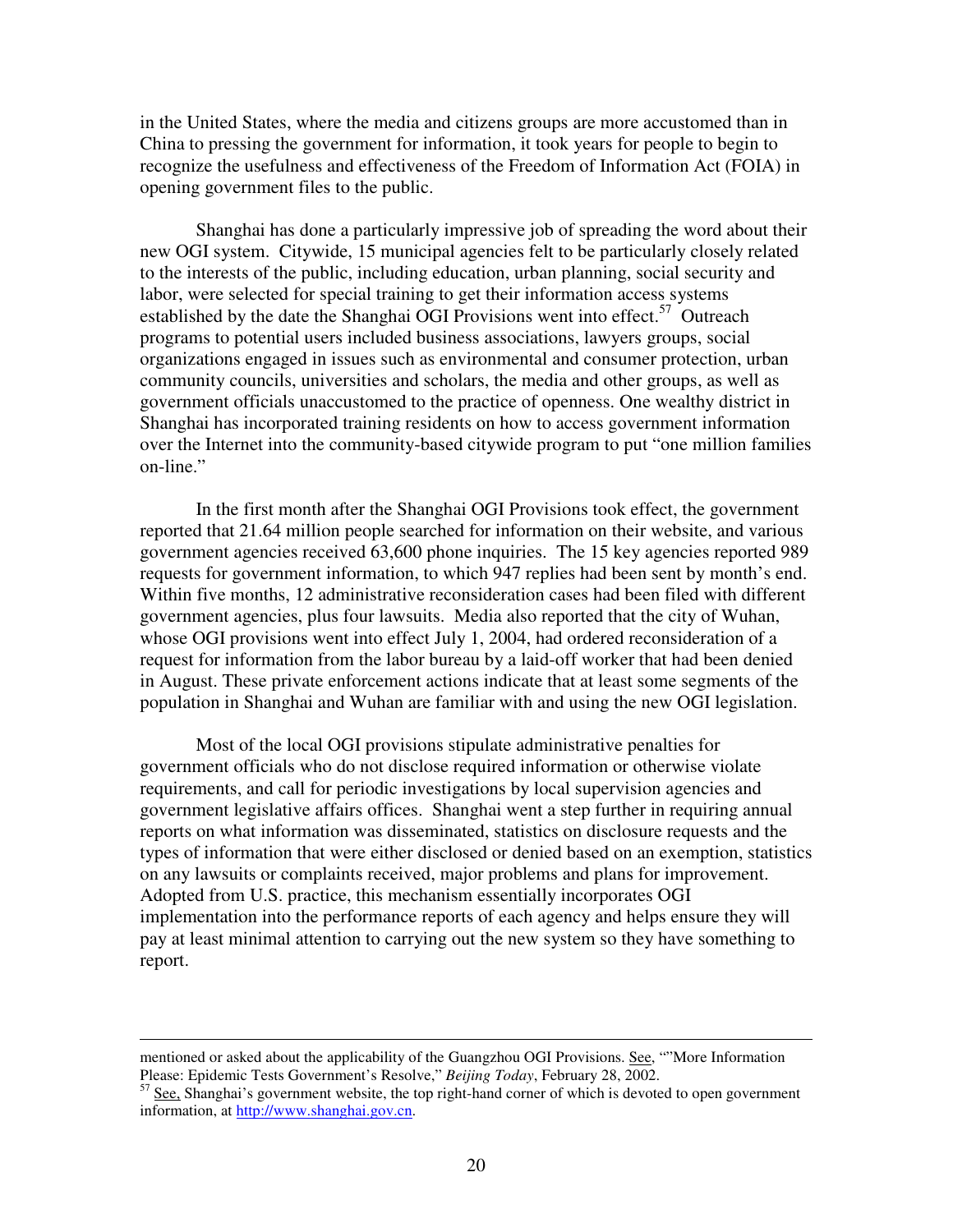Another way to help ensure implementation is to give citizens effective administrative and judicial remedies to compel government agencies to make government information public. Under the local OGI provisions and current Chinese law, residents are afforded only the traditional remedies of administrative complaint or administrative reconsideration by the agency that handled the information request in the first place, administrative litigation in the courts over specific government action or inaction, and civil suits for compensation in the event a violation of the provisions results in direct economic loss. Despite the initial positive result in the Wuhan case cited above, many Chinese scholars believe that the administrative remedies are unlikely to provide a neutral remedy in many of these cases, and administrative litigation is available under existing law only in cases of infringement of personal or property rights.<sup>58</sup> Whether the people's courts will accept cases involving new "information rights" that are created by municipal or provincial level governments and not endorsed by a national law passed by the NPC, and how they will enforce the local OGI provisions, thus remain to be tested. Observers note that China's courts are not truly independent and have little latitude to interpret legislation. However, the Shanghai courts set a positive example by accepting jurisdiction over the first known lawsuit under local OGI provisions in China. That lawsuit was filed in June 2004, just a little over one month after the Shanghai OGI Provisions came into effect,<sup>59</sup> and the hearing was held in August 2004. The decision is still pending in a municipal district court.

To avoid the shortfalls of the existing legal system, local governments might experiment with new institutions such as an independent information commission with adjudicatory powers, whose decisions could still be appealed to the courts, as is the case in the State of Connecticut<sup>60</sup> and, more recently, in Mexico.<sup>61</sup> However, the Chinese observe that such commissions are relatively expensive to maintain and would be yet another innovation to manage as they work to introduce the unprecedented OGI system. Another possible approach would be to establish an independent OGI office authorized to provide professional but non-binding advisory opinions to both requesters and government agencies, as is done in the State of New York,<sup>62</sup> or an ombudsman system as is adopted in some other countries. Shanghai's mayor promised to establish a neutral body to handle OGI complaints,<sup>63</sup> and the filing of the first lawsuit in Shanghai led to

<sup>58</sup> Administrative Litigation Law of the People's Republic of China [<<*Zhonghua renmin gongheguo xingzheng susong fa*>>], Chinese text at: http://www.molss.gov.cn/correlate/xzssF.htm; English translation available online at: http://www.jc-lawyer.com/english/ArticleShow.asp?ArticleID=845. 59 "Lawsuit Over Access to Housing Archives," *China Daily*, July 5, 2004.

<sup>&</sup>lt;sup>60</sup> See the homepage of the Connecticut State Freedom of Information Commission at: http://www.state.ct.us/foi/.

<sup>&</sup>lt;sup>61</sup> Mexico's Ley Federal de Transparencia y Acceso a la Informacion Publica Gubernamental, adopted April 30, 2002, establishes an independent Federal Institute of Access to Public Information to oversee the government's information management and declassification practices, and to promote the right of citizens to obtain government information. See, Kate Doyle, "Mexico's New Freedom of Information Law, April 11, 2002 , available online at: http://www.gwu.edu/~nsarchiv/NSAEBB/NSAEBB68/index.html.

 $62$  See the homepage of the New York State Committee on Open Government within the New York Department of State at: http://www.dos.state.ny.us/coog/coogwww.html.

<sup>63</sup> "*Han Zheng zai 'Shizhang rexian' yu shimin gonghua zhengfu xinxi gongkai*," April 30, 2004, at: http://www.shanghai.gov.cn/node 2314/node2315/node4411/userobject21ai52708.html.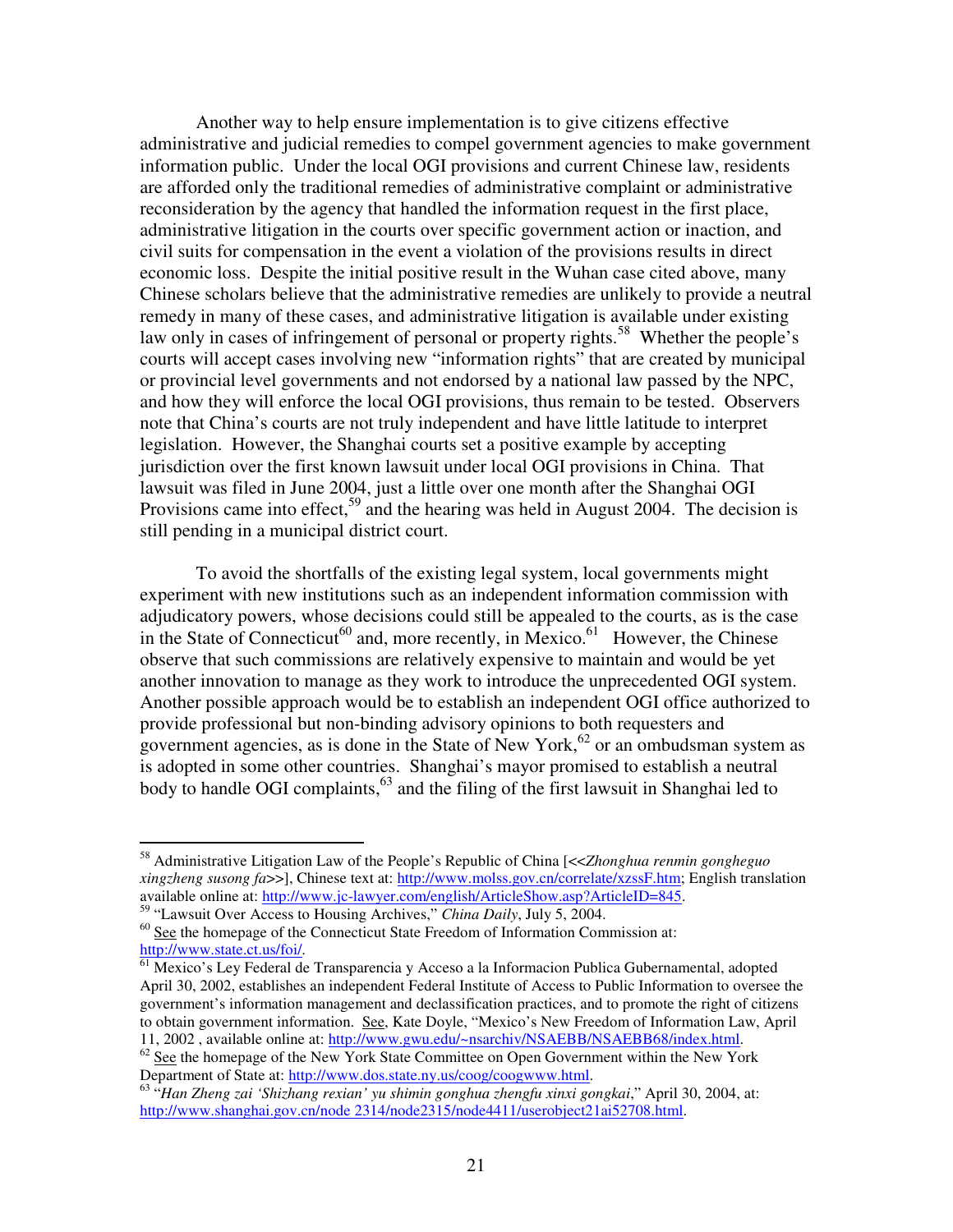consideration of forming an experts committee to advise on issues relating to OGI implementation.

## V. Contemporary Challenges

# **Prospects for National OGI Legislation**

China's local OGI provisions are important first steps on the road to a national open government information law that will empower China's citizens to participate more actively in the management of their own lives and country. China's leaders appear to accept that a free flow of information can foster better economic decision-making, curb corruption, build trust in government and thus contribute to economic development and overall social and political stability. Just how free and open that flow should be has not yet been settled, however.

In the wake of widespread criticism of the Chinese government's secretive handling of the 2003 SARS crisis, which drove home the point that China is enmeshed in a global world that demands greater transparency, State Council Premier Wen Jiabao and other Chinese leaders and academics called for greater information openness.<sup>64</sup> Many observers predicted that the central government would move quickly to adopt national OGI legislation.<sup>65</sup> Although the State Council did act to promulgate national regulations on handling public health emergencies that called for timely, accurate and comprehensive sharing of information with society,<sup>66</sup> deliberation on national OGI regulations has apparently been postponed, possibly to give local experiments –such as those in Guangzhou and Shanghai -- time to flesh out the many challenging issues of regulation and enforcement in this uncharted territory.

Nonetheless, open government information has become a national policy. In his report to the NPC annual meeting in March 2004, Premier Wen set as a task for government self-improvement the establishment of an OGI system and increased transparency of government work, to facilitate the people's knowledge and their supervision of the government.<sup>67</sup> The State Council's 10-year program to implement "administration in accordance with the law," announced soon after the close of the NPC

<sup>64</sup> Sun Yafei, "*Feidian: Jiasu xinxi gongkai bufa"* [SARS: Increasing the Pace of Information Openness}, Nanfang Zhoumo, April 31, 2003,

http://www.nanfangdaily.com.cn/zm/20030501/xw/ttzs/200304300462.asp; see, also, op-ed piece in the People's Daily Online (English version), June 8, 2003, entitled "SARS: A Valuable Lesson for Chinese Gov't to Learn."

<sup>65</sup> Sun Yafei, "*Feidian: Jiasu xinxi gongkai bufa"* [SARS: Increasing the Pace of Information Openness}, *Nanfang Zhoumo*, April 31, 2003,

http://www.nanfangdaily.com.cn/zm/20030501/xw/ttzs/200304300462.asp.

<sup>66</sup>*Wen Jiabao qianshu guowuyuan ling gongbu shixing <<Tufa gonggong weisheng shijian yingji tiaoli*>>, [Wen Jaibao Signs State Council Order to publish and Implement "Regulations on Emergency Response to Public Health Incidents"], at: http://news.xinhuanet.com/newscenter/2003-05/12/content\_866362.htm, May 12, 2003.

 $67 \underline{\text{Supra}}$  note 24.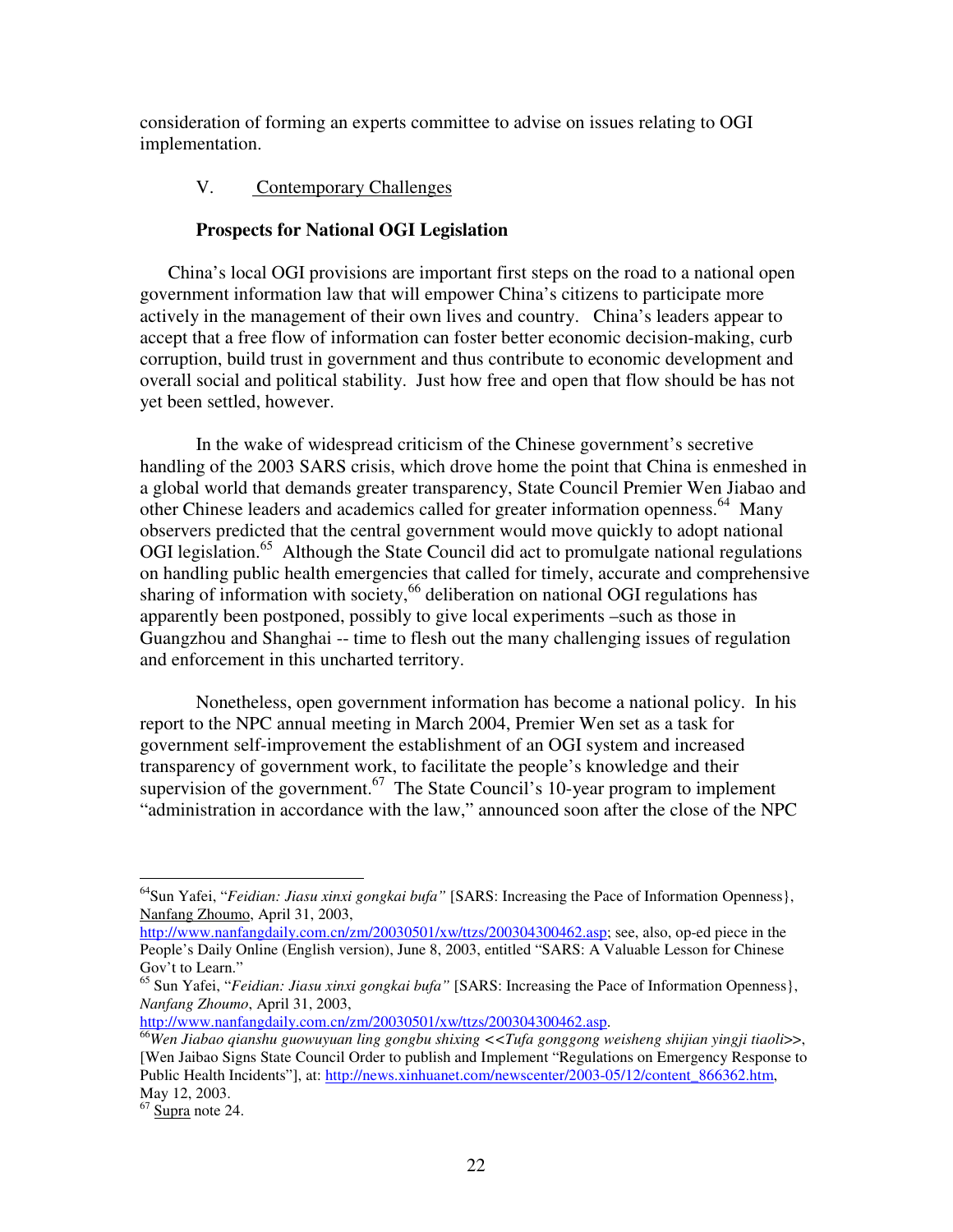meeting, includes OGI as an important component.<sup>68</sup> That program talks, importantly, of the public's *right* to request open government information and calls on government agencies to facilitate that process.

The concept of a "right to know" first appeared in scholarly literature in the early 1990s, and is now frequently cited in scholarly articles and media reports. It was mentioned in an important Party document issued by the Fourth Plenum of the 16<sup>th</sup> Party Congress Central Committee in September 2004 as one of the Chinese people's "democratic rights" that need to be protected.<sup>69</sup> The right to know was also listed as one of the civil and political rights China is protecting as part of its human rights program, in China's "white paper" on Progress in China's Human Rights Cause in  $2003$ ,<sup>70</sup> released by the State Council Information Office on March 30, 2004.

High-level policy statements are important, but only when information rights are granted status under national law will they be certain of legal protection throughout China and by the people's courts. The drafting of a national OGI law, which has been placed on the NPC legislative agenda for the current session running through 2007, will be important in itself and should also spur necessary work on related legislation, such as revising the State Secrets Law, drafting a privacy or personal information protection law and expanding the scope of administrative and judicial relief explicitly to cover information rights.

Just as local experimentation often precedes central action, it is not unusual for China first to adopt administrative regulations at the State Council or ministry level, to gain experience while the supreme lawmaking body, the NPC, mulls over more comprehensive legislation on point. This approach is the one apparently being followed in the case of China's national OGI legislation.

## **Openness with Chinese Characteristics**

The development of open government information in China over the past quarter century is noteworthy in several respects.

First, China is moving toward greater openness without having first undergone a democratic transition, even though information access is commonly associated with democratic values. Motivated primarily by its desire to ensure stability and continued economic growth at home, China's authoritarian leaders seem to accept that more open

<sup>68</sup> <<*Quanmian tuijin yifa xingzheng shishi gangyao*>> [State Council Outline on Implementing the Comprehensive Promotion of Administration in Accordance with the Law], adopted and effective March 22, 2004, available online at: http://news.xinhuanet.com/zhengfu/2004-04/21/content\_1431232.htm, at paragraph 10. An English language article generally describing this Outline, "Guideline to Build Law-Based Government Publicized," published by *china.org.cn* on April 22, 2004, is available online at: http://www.china.org.cn/english/government/93677.htm.

<sup>&</sup>lt;sup>69</sup>Supra note 25.

<sup>70</sup> "*2003 nian zhongguo renquan shiye de jinzhan (quanwen)* in Chinese, at: http://www.people.com.cn/GB/shizheng/1026/2418866.html; an English translation of which appears at http://english.peopledaily.co.cn/whitepaper/hr2004/hr2004(2).html.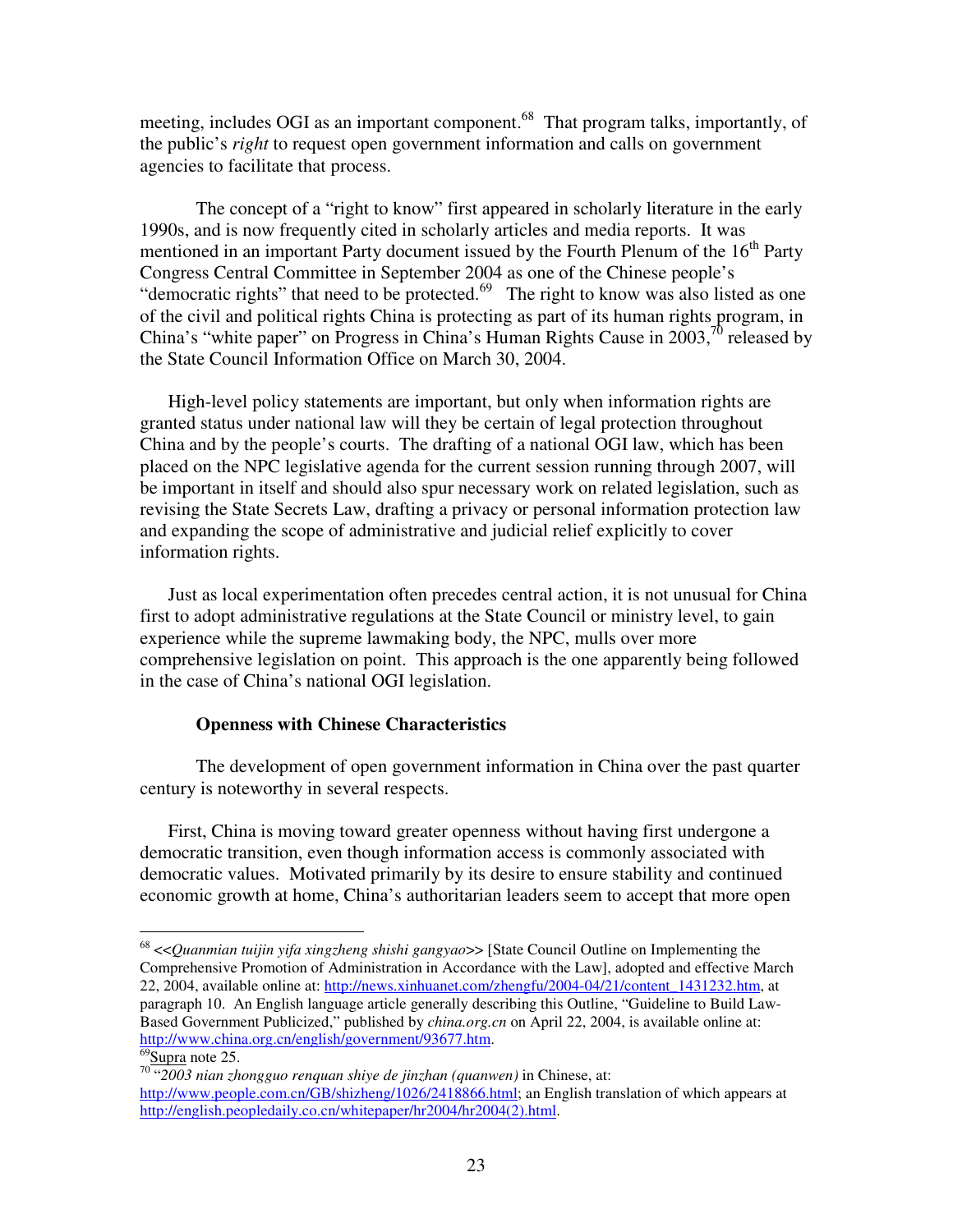information benefits economic and social development. But they see it as a two-edged sword. While loosening the reins on day-to-day governance and encouraging a more open style of governance with "supervision" by the people and the media, the Party still attempts to retain tight control over information flows and media reportage, issuing directives prohibiting or limiting reporting on corruption scandals, farmer protests and other sensitive news from time to time. Current Party General Secretary Hu Jintao, heralded as a populist who "puts the people first," has acquiesced in, if not led, a crackdown on free speech and the increasingly daring Chinese press. Faced with widespread unrest in the cities and the countryside during 2004, officials have detained, demoted or arrested scores of prominent academics, writers, journalists, lawyers, peasant activists and whistleblowers who are perceived to criticize the Party or the government or who otherwise champion the causes of disaffected petitioners.<sup>71</sup> Those targeted are frequently accused of revealing state secrets. Forty-two journalists and Internet dissidents are in Chinese prisons, more than any other country, according to the Committee to Protect Journalists.<sup>72</sup> The actual implementation of the open government information policy clearly tests the new "liberalism" attributed to the Hu Jintao-Wen Jiabao government.

It can be a struggle for citizens in well-established democracies like the United States to obtain information from reluctant government officials. Information disclosure in a single-party state like China is likely to be even more of a challenge, subject to strong political, even more than legal, constraints, although Party officials may well point to the "state secrets" or other exemptions from disclosure under OGI legislation to justify withholding politically sensitive information. The first OGI lawsuit filed in Shanghai is a good example of the problem. The requester sought access to seemingly innocuous real estate records from 1946 to 1968. While complicated legal issues delayed the court in reaching a resolution, officials reportedly feared the requester's motive was to seek documentary evidence to redress confiscation of real estate taken during the excesses of the Cultural Revolution (1966-76), during which many citizens lost property. Using information access laws to open up past wounds, which in China could include those dating back to the original Communist revolution, various political and economic campaigns since then and the more recent 1989 Tiananmen Square actions, is a phenomenon encountered in transitional countries around the world. The perceived threat of such use of information access laws to political stability may seem even greater in a country ruled by unelected leaders, and is undoubtedly part of the calculus behind the cautious approach to adopting such legislation in China.

A second notable aspect of China's growing government transparency as compared with other international experience is the relative absence of organized non-governmental or civil society input in the process. While the current OGI program in China can be traced to the grassroots self-governance movement for China's 900 million farmers, the

<sup>71</sup> Jonathan Watts, "Writer Held as China Turns on Intellectuals," *The Guardian*, December 22, 2004; Joseph Kahn, "China's "Haves" Stir the 'Have Nots' to Violence," *New York Times*, December 31, 2004; Edward Cody, "China Condemns Whistle-Blower: Official Denounced for Posting Letter Alleging Corruption in Communist Party," *Washington Post*, August 16, 2004.

<sup>72</sup> Nicholas Kristof, "China Has a Lot of Work to Do," *New York Times*, December 2, 2004.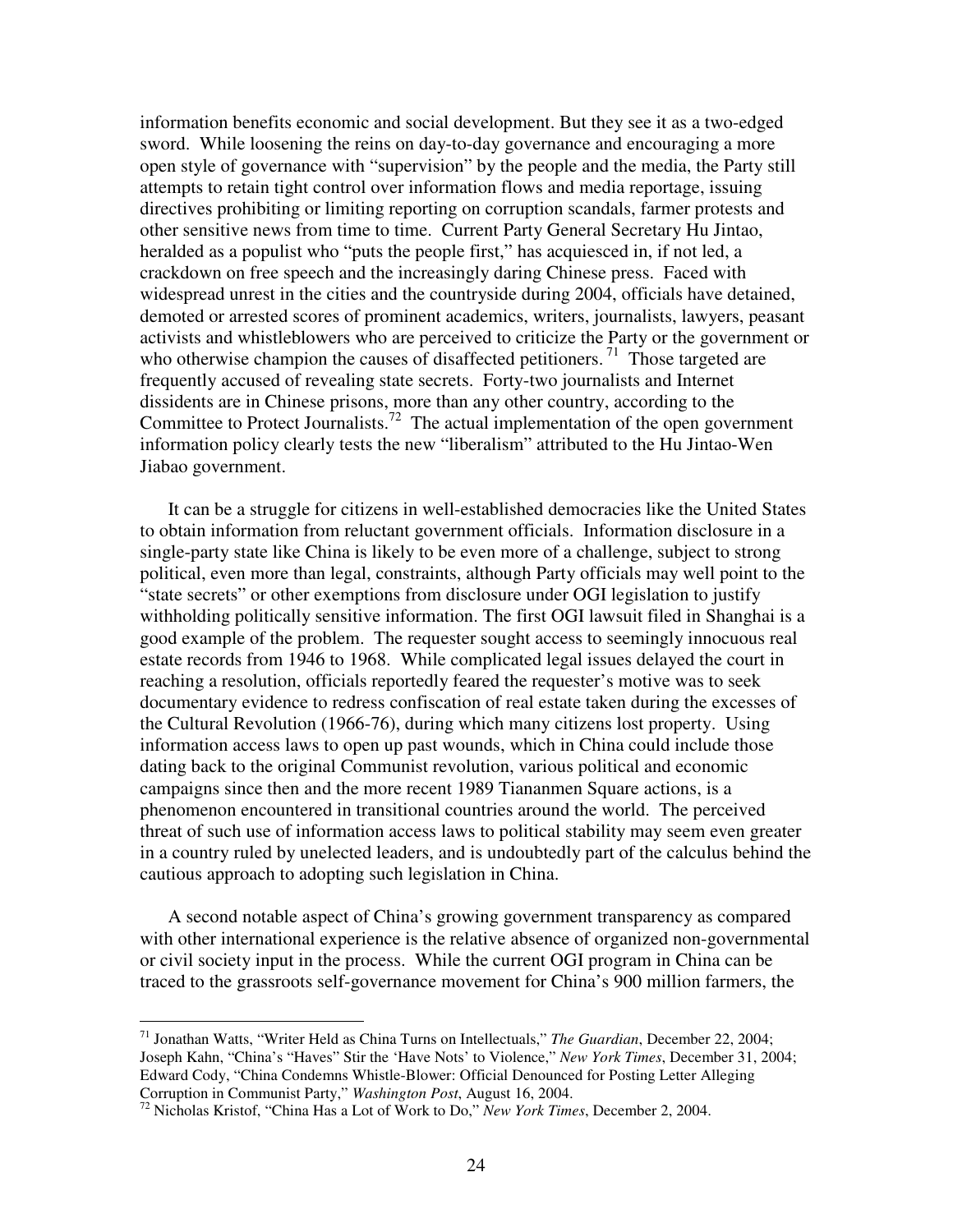dynamic of its evolution seems to have been interaction between a generalized social and economic demand (probably made much more specific at times in certain localities), and leadership acquiescence and support. Well-placed and influential academics, local officials and other individuals that represent widely shared views may be active behind the scenes in promoting this process, but the articulation of the need for and development of OGI in China has had a definite elitist rather than a popular flavor. As civil society begins to develop and become more independent and active in China's restrictive political-legal environment, and as it begins to realize the benefits of recent developments in open information, it may begin to get more involved in pressing for greater information access. Whether and how an emerging civil society in China might contribute to promoting open government information will be issues worth watching.

Third, the Chinese leadership's early embrace of the technology that makes possible development of an "information society" to support economic development allowed creation of a technical platform that has facilitated China's gradual move toward more open information. Promoters of more open government information may well have used the leadership's fascination with technical and "scientific" programs to support economic development to lay not only the technical foundation but also to introduce new practices of sharing information to advance the much broader development of OGI policies and practices.

Fourth, while domestic concerns and developments can explain the impetus that has led to greater information transparency in China, international pressure and experience have also been brought to bear. China's transparency commitments in its 2001 accession to the WTO are taken seriously by China's leadership and used as an argument by OGI promoters in support of the need for OGI legislation. Drafters at the national and local levels are all looking to learn from international experience, through research programs, international conferences and soliciting the input of foreign practitioners and legal scholars.

Fifth, the spread of transparency in China has been incremental, based on a variety of complementary developments and experimentation conducted in different localities and within different bureaucracies with the approval of the center, as opposed to a distinct national reaction triggered by political crisis or scandal. Nevertheless, it is striking how quickly China's nascent OGI movement is growing at local provincial, municipal and lower levels to create new rights and impose new obligations with consequences for noncompliant government officials. From a handful of OGI provisions in place at the beginning of the year, by the end of 2004, the number exceeded 24 at just the provincial and municipal level, not counting all the counterparts at lower district and agency levels.

It is unclear to what extent local legislation can actually create new rights that will be enforced by the people's courts, or to what extent both the people, not accustomed to having the right to request all kinds of information from their government, and the government bureaucrats guarding the gates to the agency files, will actually implement this important new system. While statistics and the filing of lawsuits and administrative actions indicate that Shanghai and Wuhan residents seem to be learning about and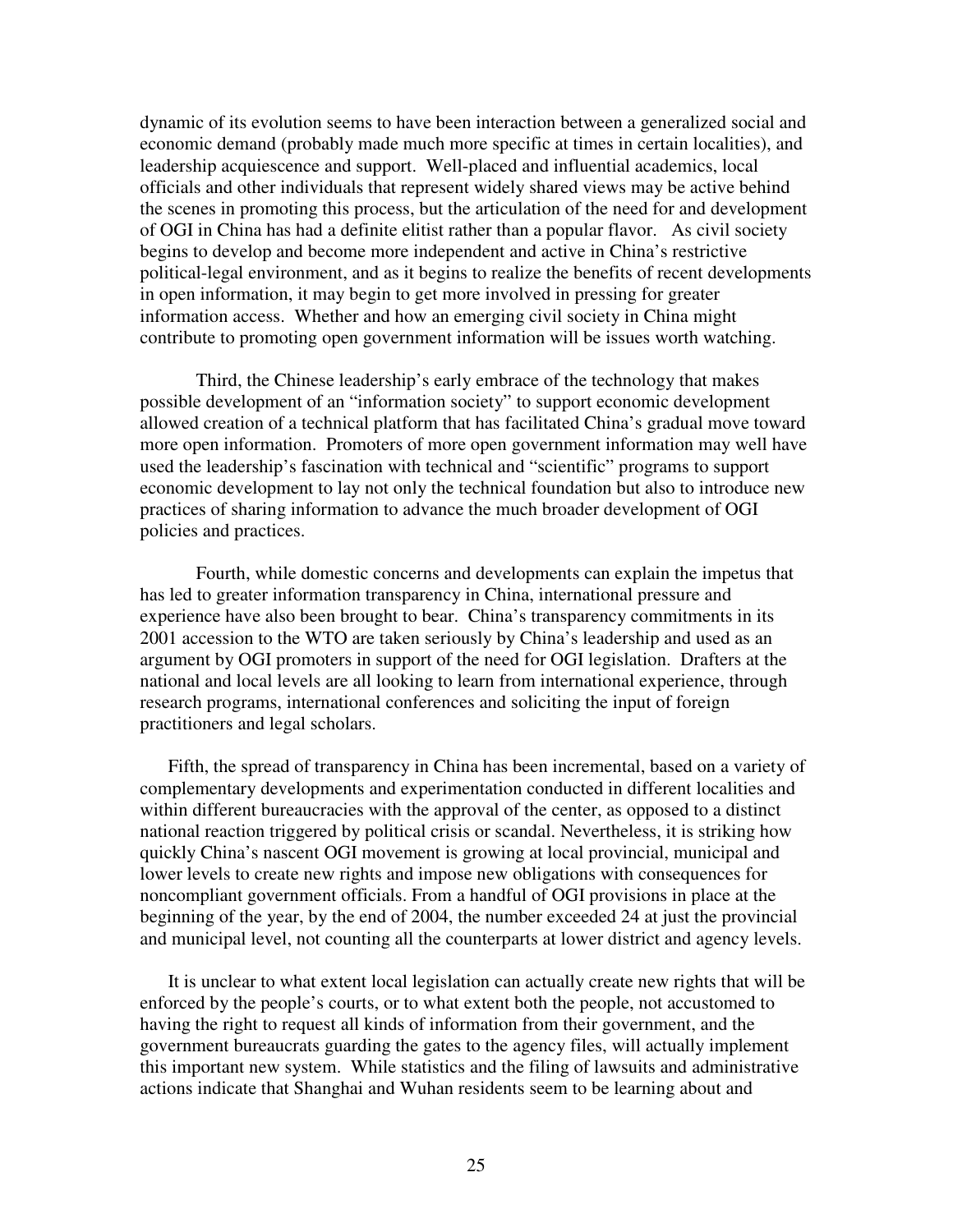utilizing their new OGI system, officials in Changchun, the capital of Northeast China's Jilin province, attribute the low number of visitors to the Changchun Archives Administration to search for information since local OGI legislation went into effect September 30, 2004, to unfamiliarity with the new system.<sup>73</sup>

Nonetheless, these new OGI systems are introducing new practices of openness and attempting to change attitudes and the way citizens relate to their government, and vice-aversa. Local governments are adopting slogans like "transparent government," "serviceoriented government," "accountable government" and "law-abiding government" to describe how they see their role vis-à-vis society. One example of the new attitudes being promoted by the current government is the licensing law that took effect July 1,  $2004<sup>74</sup>$  which many Chinese see as truly revolutionary. That law seeks to restrain the exercise of administrative power by restricting the number of government agencies that have authority to regulate activity through licensing and introduces the concept that government should intervene only where individual initiative or the market cannot adequately do so. Transparency requirements permit citizens to monitor implementation of the licensing system. As one Chinese official describes the impact of the Administrative Licensing Law, in the past Chinese viewed law as a means to control the people; now law is also being used to control government behavior.<sup>75</sup>

Can a non-democratic China achieve true freedom of information, and accountable government? In democracies, citizens can use the electoral process to bring pressure to bear even on unelected bureaucrats. Even more direct pressure can be applied through an independent judicial system that has the authority to enforce government compliance with the law. In China, in contrast, the Party ultimately controls the government personnel system and the courts. Although Chinese citizens can sue government agencies for abusive acts or failure to act as required by law under the 1989 Administrative Litigation Law, that law's coverage is narrowly drawn and courts are frequently reluctant to accept cases that involve untested rights -- since they are only supposed to apply and not interpret the law -- or politically sensitive issues.<sup>76</sup> Thus, Chinese citizens basically lack the means to compel government compliance with newly emerging rights of information.

While Chinese officials do not have to account to the people in regularly scheduled and competitive elections, and are still infrequently held liable in the courts for their actions or inaction, they nonetheless clearly understand that their credibility and the legitimacy of their leadership depends in large part on being responsive to the concerns and needs of their people. No government official welcomes public scrutiny of his or her decisions. Yet the promoters of OGI include government and Party officials, as well as scholars well versed in international practice. Many officials embrace these programs because they sincerely believe these mechanisms will help them do a better job, will help China develop on a sounder basis and will help ensure social stability in these times of

<sup>73</sup> "Changchun Opens Government Information," *China Daily*, November 23, 2004.

 $74$  Supra note 40.

 $75$  Private communication to the author, July 2004.

 $76$ The Administrative Litigation Law is cited supra note 58.